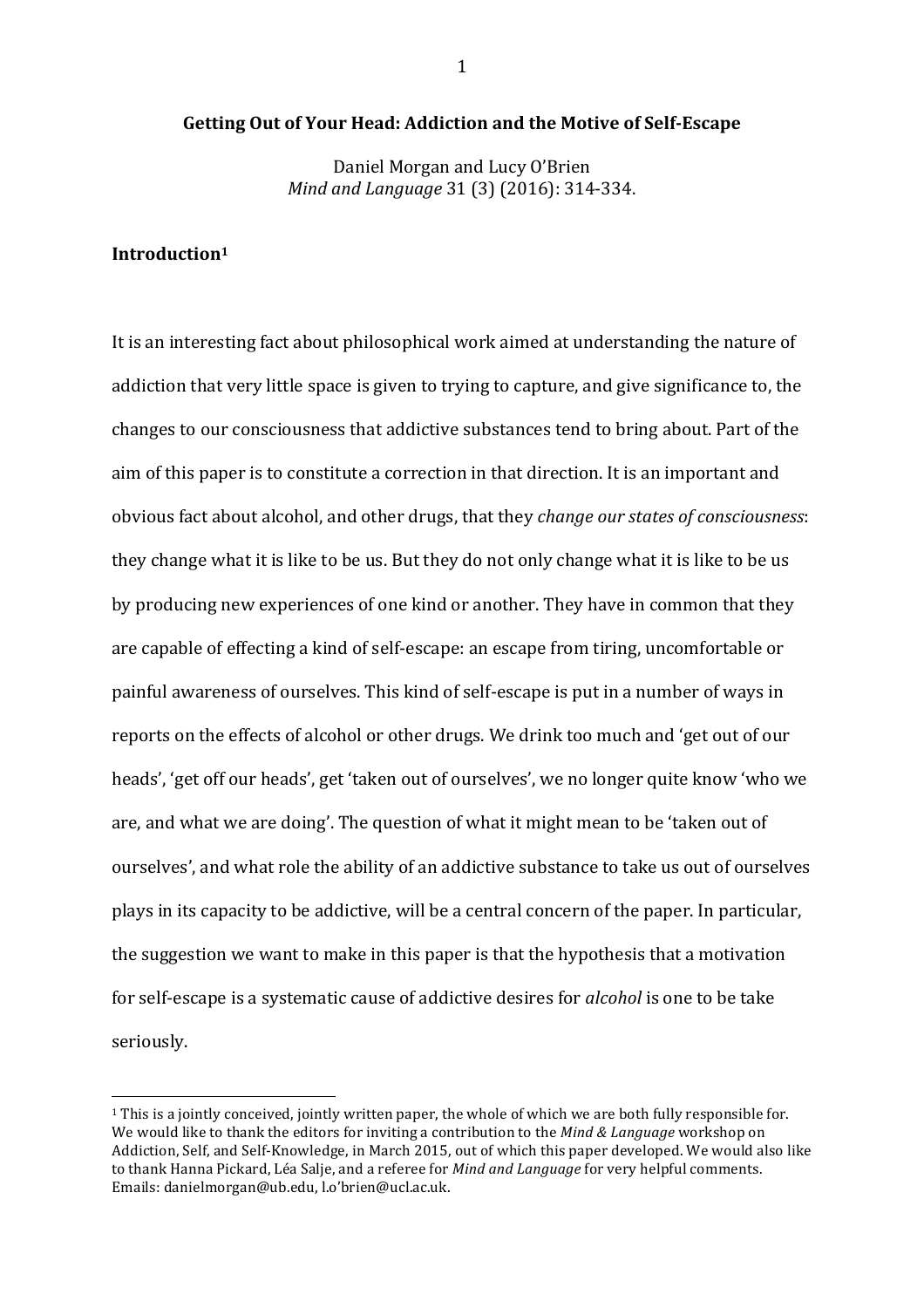We cannot appeal to a person level explanation like the motive of self-escape in explaining addiction without considering how such an explanation sits with competing explanations coming from neuroscience to the effect that addiction is caused by the effect that addictive substances have on the dopamine system. But, we think, the current work on the dopamine system does not rule out *pluralism* in relation to the explanations of addiction. We can, if pluralism is right, offer differing explanations of addictive desires – where such explanations involve offering different systematic causes. We will further suggest that pluralism with respect to such explanations is plausible both in relation to the types of cause of addiction, and with respect to levels – chemical, neurological, and personal level psychological. In his work on causation in psychology John Campbell points out that investigation into the causes of depression has thrown up two significant variables: earlier humiliation and genetically acquired serotonin deficiencies. He surmises that these work together: humiliating life events along with serotonin deficiencies tend to produce depression. He concludes that we have two causal variables 'one psychological and one biological, which are jointly causes of later depression' (2006: 65) and that that might be the most fundamental causal explanation of depression we can give. One way to take the suggestion to be made here, is as offering the hypothesis that we have at least two causal variables, one psychological, one neurobiological, that are jointly causes of addiction.

In Section 1 we will suggest two *prima face* conditions we take addictive desires – as opposed to other ordinary non-addictive desires – to meet. One is that they can be very strong, and because of this, can lead us to act on them even when the consequences of doing so are terrible. The second condition is that addictive desires resemble each other in the causes that underpin them.

 $\overline{2}$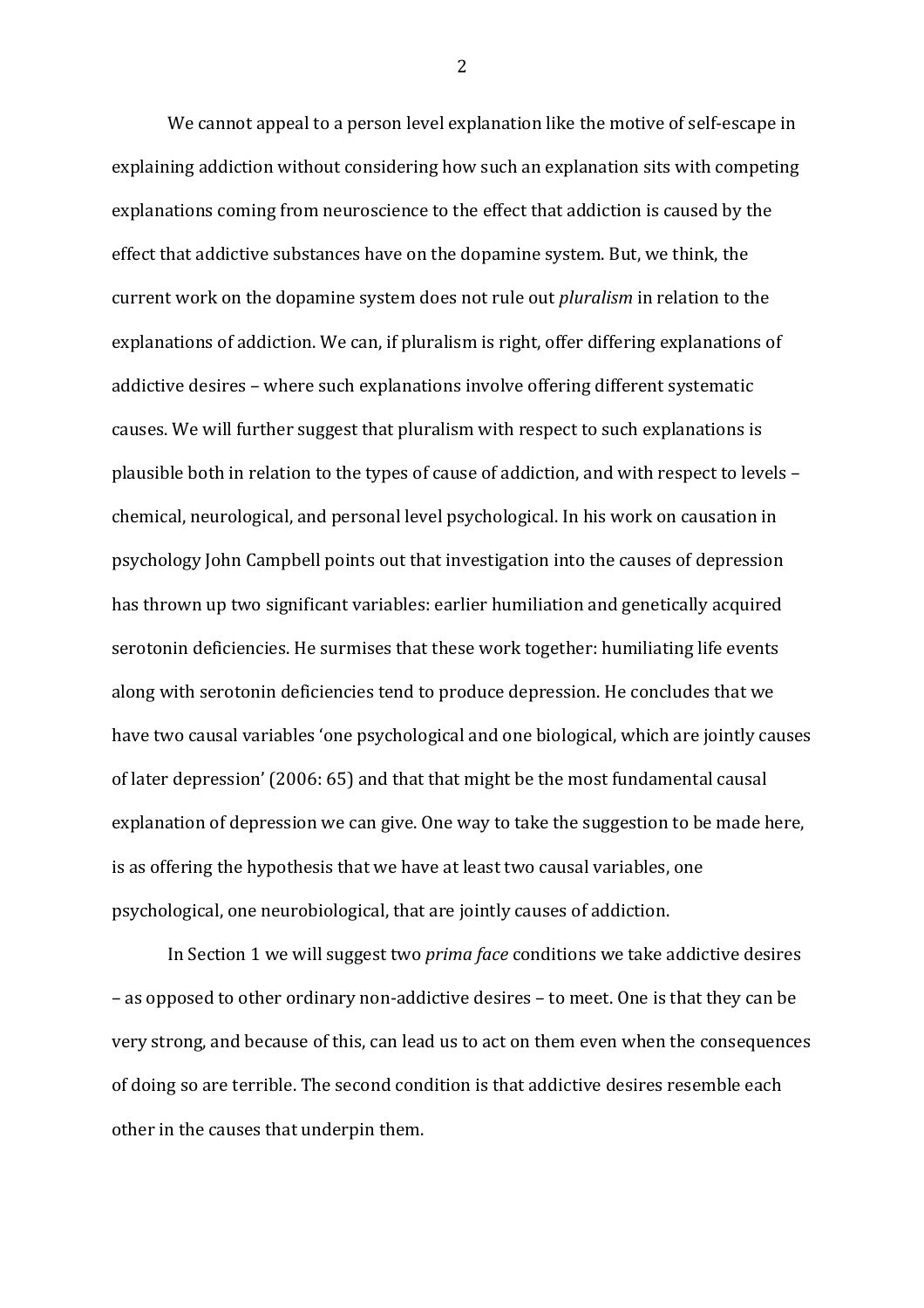Section 2 looks at the neurophysiological causes behind addiction and argues that it explains at most *some* of the strength of addictive desires. Section 3 elaborates an alternative, personal level cause that seems to explain some of their strength: we argue that the motive of self-escape is, often, at least part of what makes addictive desires as strong as they are. In providing the empirical evidence to back this claim up we will concentrate on the case of alcohol.

Before discussing these conditions, it is worth thinking about the background against which they are formulated. It is natural to think that the concept of addiction is something of a natural kind concept in at least the following sense. We apply the concept to certain desires, and to certain behaviours, on the basis of certain relatively easy access markers. However, the referent of the concept is assumed to have a nature that is not exhausted by these markers. It is, for example, not simply obvious what the range of things to which one can be addicted is, and one can imagine trying to settle this question by arguing that a putative example of an addictive substance, or perhaps process, resembles, in its deeper nature, some already accepted paradigm.

The natural kind model raises the question of what level, or levels, the nature of addiction is describable at. On one possible view the nature of addiction is uniquely describable at the neurophysiological level. So, the way of pursuing the question of whether desires for a certain thing could be addictive is to ask whether that thing resembles, *in its neurophysiological action*, paradigm addictive things. A different view is that addiction has a neurophysiological nature, but that it also has a person level nature. A third view in logical space is that addiction just has a person level nature. We will be making the case for a version of the second view that emphasizes the capacity of engaging in the addictive project to facilitate self-escape. Hence our title.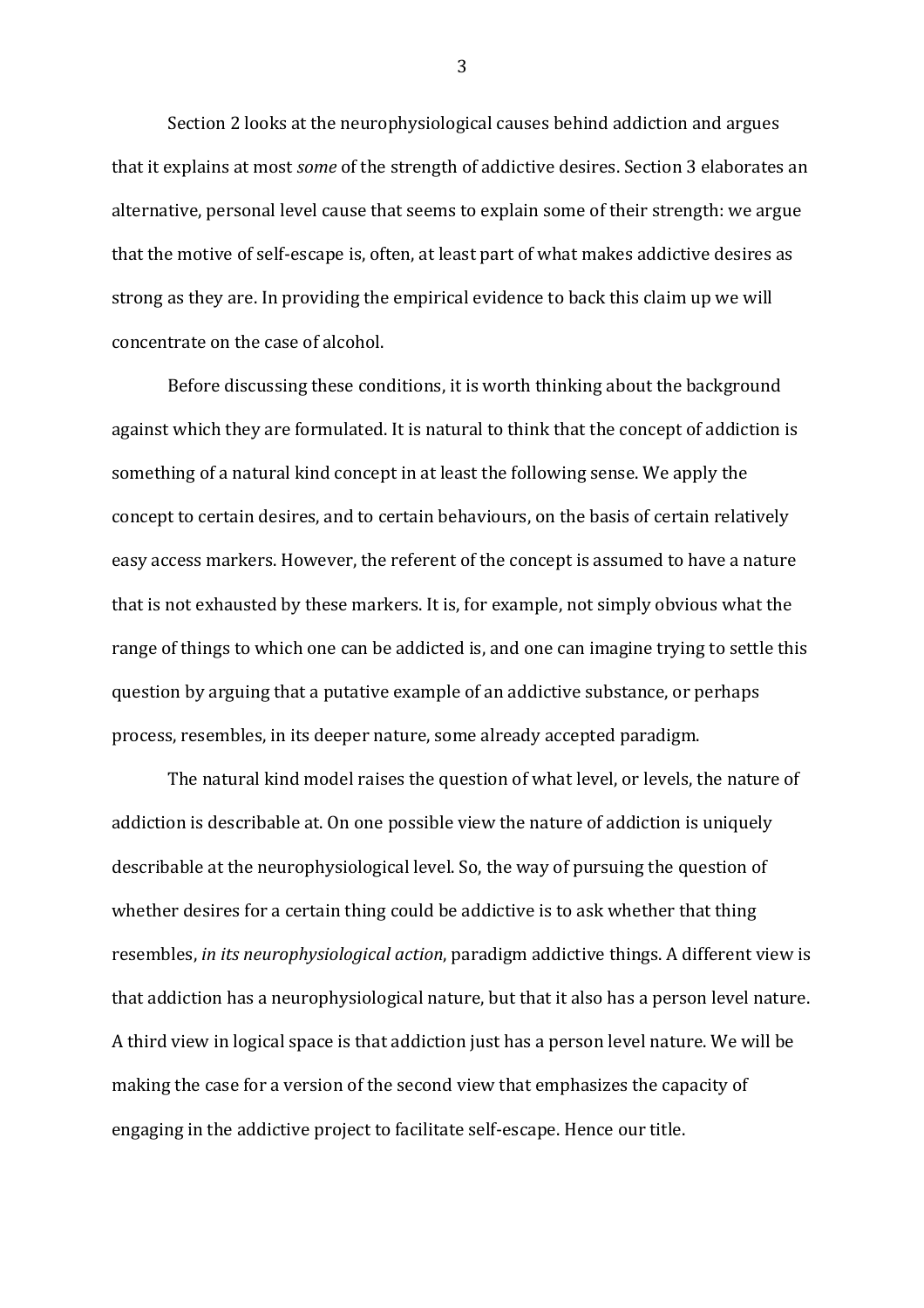#### **1 Personal Level Addictive Dysfunction**

We alluded above to 'relatively easy access to markers' for addiction. It will be helpful to flesh this out a bit more.

It can be tempting to act on an addictive desire even if one judges that doing so is an all things considered bad option. That, however, does not distinguish addictive desires from non-addictive desires. It can be tempting to eat a cupcake even if one judges that doing so is an all things considered bad option, e.g. because it means breaking one's diet. The most immediately striking thing about addiction-involving cases is the extremity of the cases in which addictive desire can trump judgments about what courses of action are best.

If one knows that eating the cupcake will bring disastrous consequences to oneself and one's loved ones – one knows that eating it not just a bad but a terrible option – eating the cupcake is no longer a tempting option. By contrast, in addictive cases, even if one judges that the option of taking an addictive substance is terrible the option of taking it can remain tempting. Let us consider the following claim about addictive desires:

*Personal Level Addictive Dysfunction*: It can be tempting to act on an additive desire even if one judges that acting on that desire is a terrible option. Addictive behaviour has often been regarded as compelled or unfree. This has recently been a less popular theoretical option. But something about addictive behaviour must explain why it is such as to be easily mistaken for unfree behaviour. The *Personal Level Addictive Dysfunction* claim provides one such explanation. If one is looking on at addictive behaviour from the outside, one may reason that it *must* be unfree since no one could freely choose such terrible options. Jumping to this conclusion is unjustified,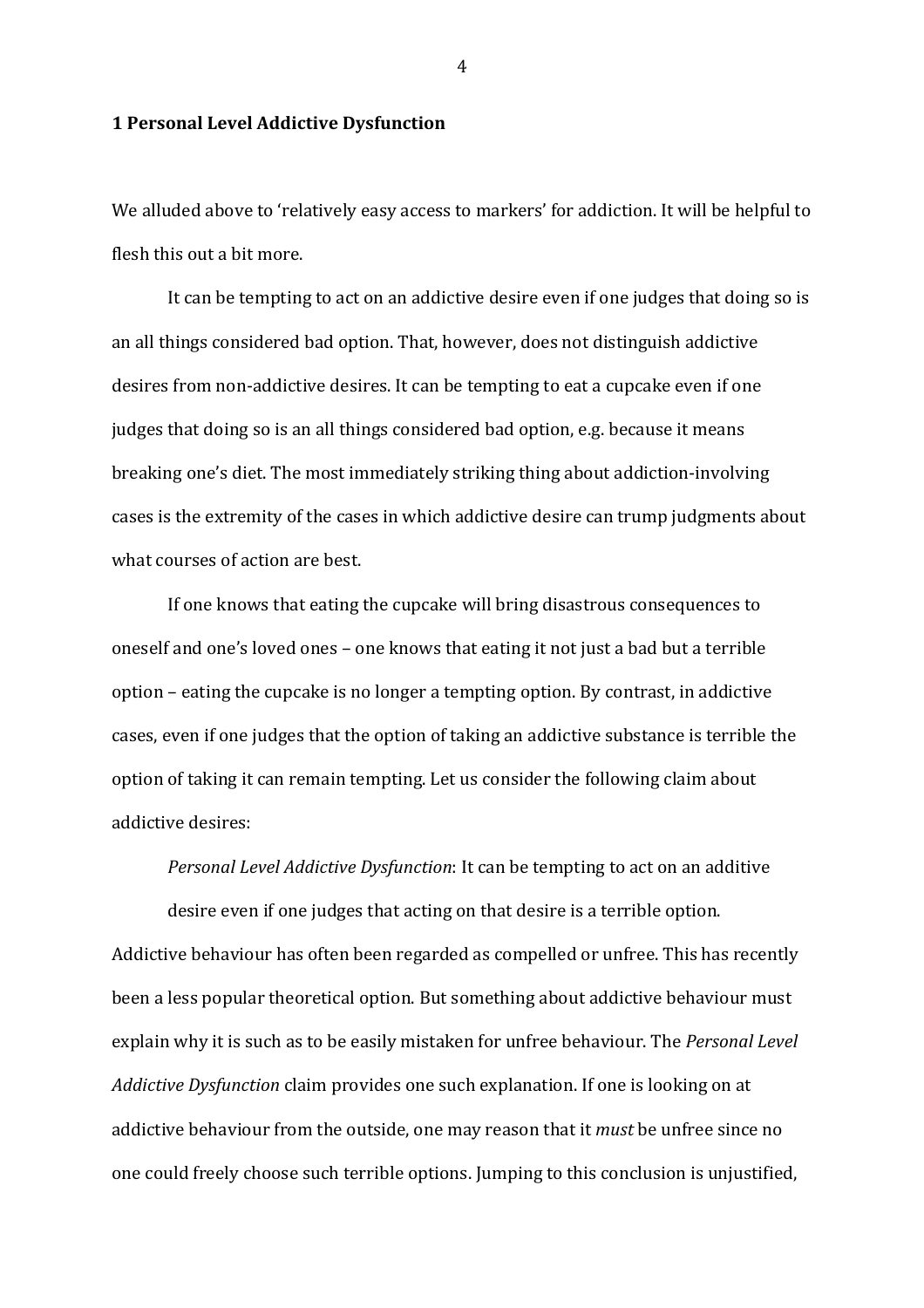since it neglects quite how strong addictive desires can be. But neglecting the strength of addictive desires is natural if one is only introspectively familiar with less strong desires – which fortunately most people are. (Of course, a different explanation will be required of why some addicts regard their own behaviour as unfree).

*Personal Level Addictive Dysfunction* does really seem to point to a genuine dysfunction. The evolutionary point of desire, as of mental states generally, is to get people to pursue options that are good for them. Addictive desires often get people to pursue options that they judge to be bad for them, and that indeed are bad for them. That qualifies them as dysfunctional. (See Levy, 2013). *Personal Level Addictive Dysfunction* bears comparison to a similar thesis that Richard Holton endorses, and regards as capturing something central about addictive desire: 'Addictive desire is uncoupled from judgment about what is best, whereas non-addictive desire is not' (2009: 109). Holton's thesis seems false if uncoupled means has a life independently of what is judged, for reasons that Holton's own very helpful framework make clear. Some desires are *cognitive* – in the sense that judging that pursuing them is not a good option causes them to disappear without residue. But plenty of desires, including plenty of non-addictive desires, are not cognitive in this sense. Judging that it would be a bad idea to eat the cupcake because it brings terrible consequences may not cause the desire for the cupcake to disappear without residue. The cupcake itself remains a delicious looking cupcake, and some of the force of the desire for it may remain. It is just that the desire is massively outweighed by the judgement on the opposite side of the scales. The non-addictive desire remains but we are not tempted to act on it.

The notion of an option's being *tempting* is a notion of common sense psychology. One might try to cash the notion out in other terms. One might, for example, say that an option is tempting if, and only if, refraining from taking it takes will power.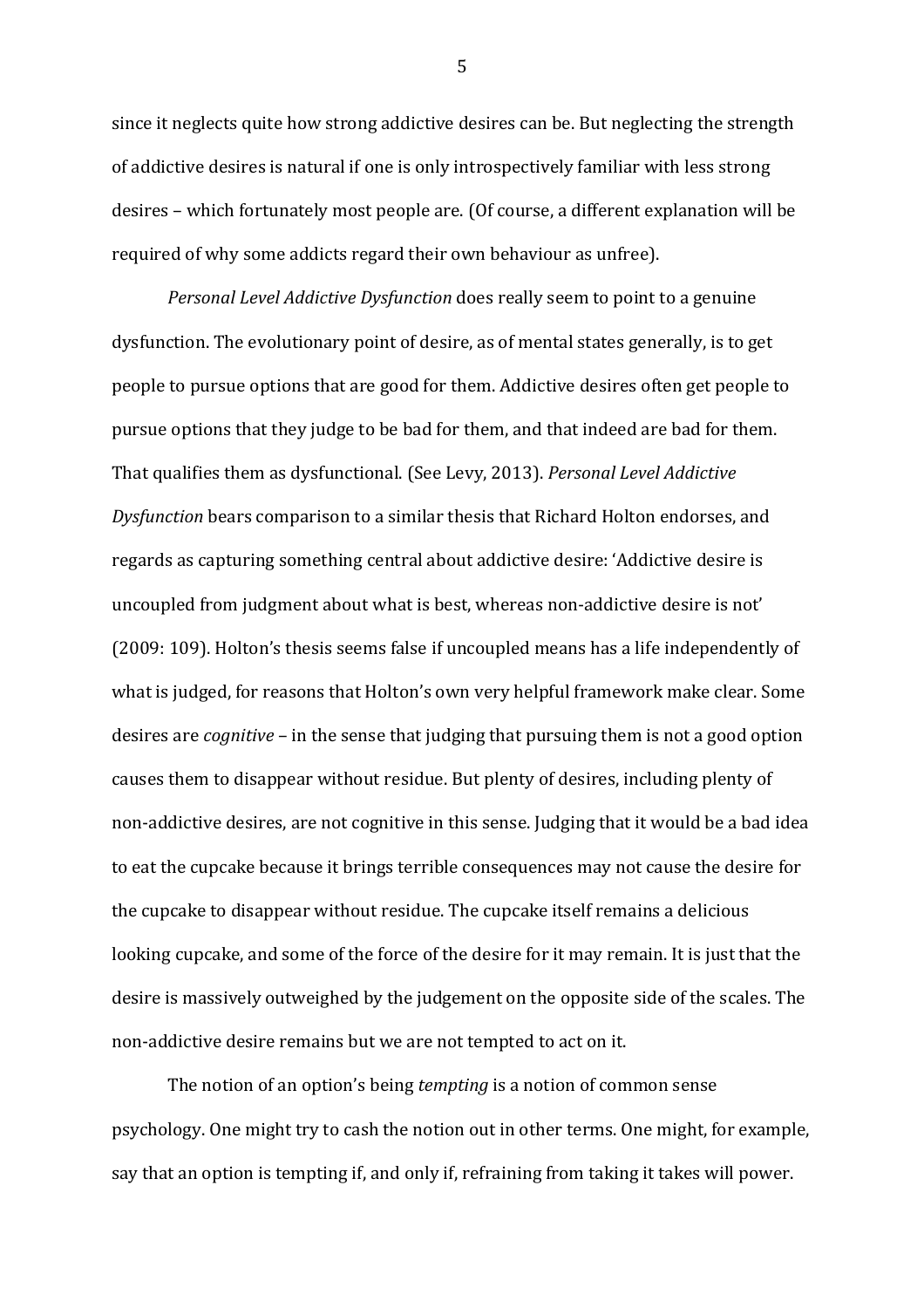But this does not seem right. Refraining from taking the cupcake might take some small degree of will power. It is just that, since the consequences of taking it are so terrible, and the desire for the cupcake is not so strong, most people will be certain to exert the required will power. There are two platitudes about temptation that do not come close to an analysis, but are enough for our purposes. The first is that the worse one judges an option to be the less tempting it is. The second is that the more one desires an option the more tempting it is – perhaps because what confers on something the status of being a temptation is the fact one desires it. So options are tempting in two cases – either one does not judge the option to be very bad; or one does but one also desires the option very much. *Personal Level Addictive Dysfunction* says that acting on addictive desires can be tempting even if one judges that doing so is a very bad option. The shallow explanation of how this is possible is that addictive desires can be very strong desires. Deeper explanations will target the question of *why* addictive desires are so strong. Indirectly, an explanation of why addictive desires are so strong is an explanation of *Personal Level Addictive Dysfunction.* That is why the question of why addictive desires are so strong is our focus.

Nothing in the previous paragraph implies any simple connection between a desire's status as addictive and its degree of strength. Being a *strong* desire is not a sufficient condition for being an addictive desire, even in conjunction with the condition that the desire is a desire for something for which one can have addictive desires. Someone might offer you a million pounds to consume an addictive substance and you might as a result form an exceptionally strong desire to do that. But that desire would not be addictive. Plausibly, that is because it is not caused in the same way as paradigm addictive desires. Neither is being a *strong* desire a necessary condition for being an addictive desire. It is perfectly possible for someone to be a recovered addict for whom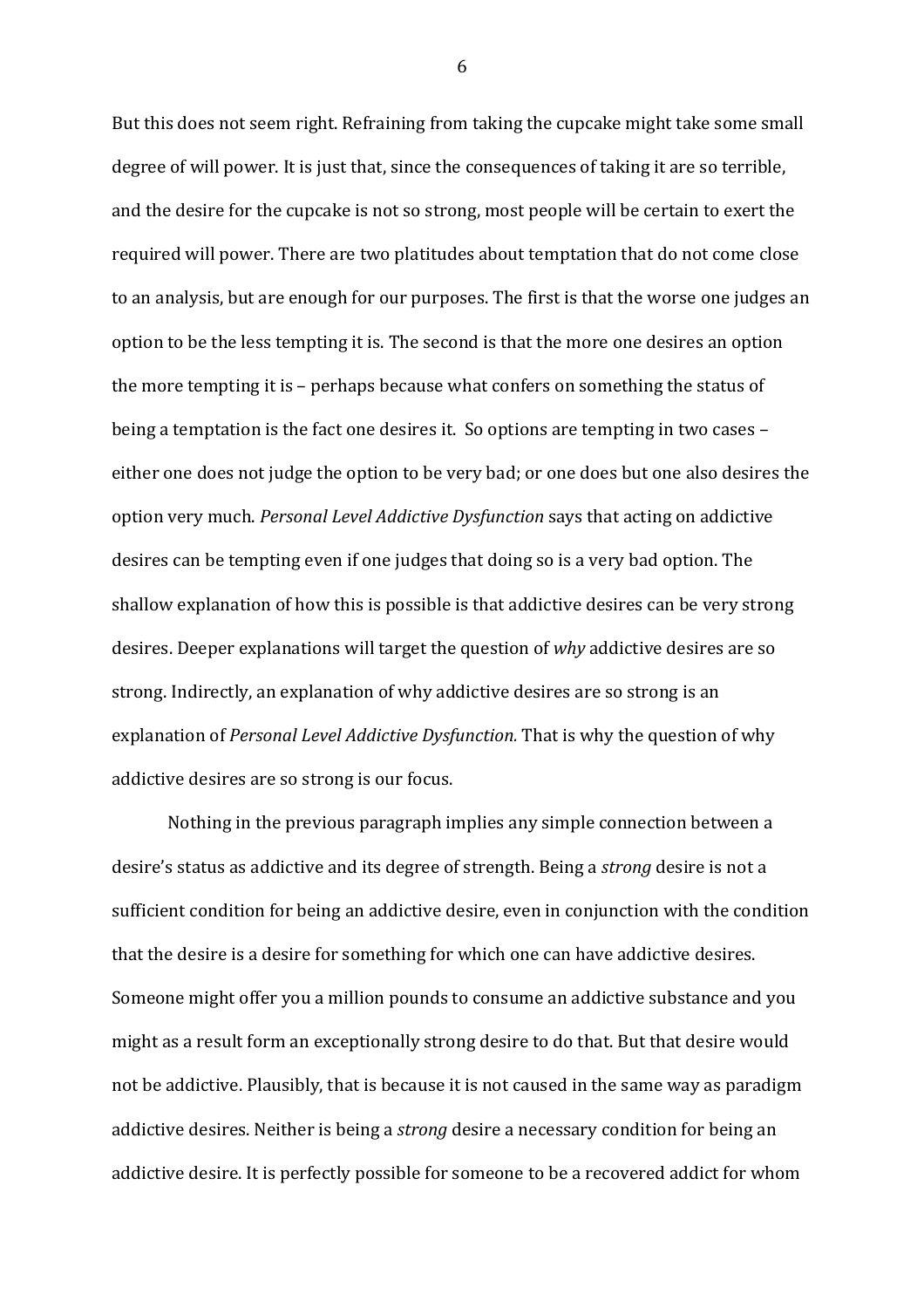there is a barely murmur of temptation in their daily life, even if they regularly encounter addictive cues. Whatever temptation there is, is nevertheless addictive in character. Plausibly, that is because it is caused in the same way as paradigm addictive desires. This leads us to our second claim about addictive desires:

*Systematic Cause Claim:* A desire is an addictive desire if and only if it is systematically sustained by the same kind of causes that are involved in paradigm addictive desires.

That, crucially, leaves it open what the relevant causes are. It leaves it open, in particular, whether they are solely neurophysiological.

#### **1. Why are Addictive Desires so Strong? The Neurophysiology of Addiction.**

Many addictive substances (e.g. amphetamine, nicotine, cannabis, cocaine, alcohol) all either stimulate dopamine release or decrease dopamine re-uptake. That would be quite a coincidence if their having this chemical profile were not at least part of the explanation of why they are so strong. Quite understandably, this thought has been the stimulus to much work on the neurophysiology of addiction.

We want to argue for two independent points about this work. The first point (2.1) concerns what it does say, in particular what it says about the interpretation of the dopamine system. On the two most prominent interpretative frameworks, addictive substances are seen as causing a certain kind of state – either a desire, or a learning state that represents the addictive substance as having a certain reward-value – that is *disproportionate* to the amount of pleasure the addictive substance produces. This disproportion thesis is intended to capture a sense in which addictive substances cause dysfunction in the dopamine system. We argue that the empirical evidence offered in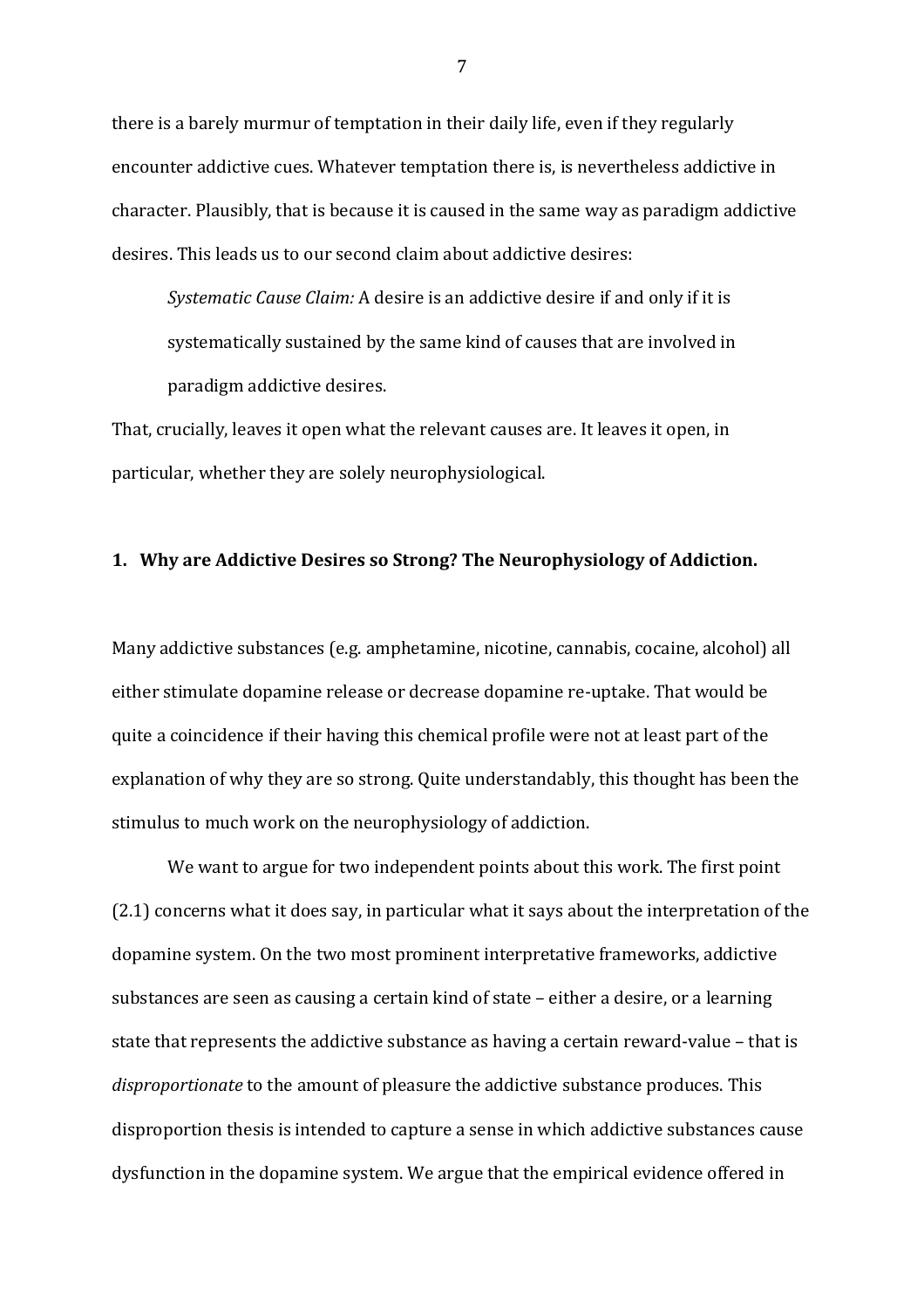favour of this thesis, which chiefly consists in experiments involving rats, is inconclusive. The possibility that addictive substances cause strong desires/representation of high reward-value simply by causing a lot of pleasure has not been ruled out. The second point (2.2) concerns what the work on the neurophysiology of addiction does *not* say. In particular, even if it is agreed that states of the dopamine system are a kind of desire, there are reasons to think that these desires cannot be identical to the desires that are the proximate causes of addictive behaviour. So there is a need for a story about how the two kinds of state relate. We argue that the most plausible story is that states of the dopamine system are *inputs* to the desires that are the proximate causes of addictive behaviour. Accepting this view naturally leads one to ask whether there might be a different kind of input, one that has little to do with the dopamine system. This clears the way for us to argue, in Section 3, that the motive of self-escape is one of the causes of addictive desire.

Inspired by Robinson and Berridge's work on the dopamine system (see, for example, 1993), Holton (2009), Holton and Berridge (2013) and Dill and Holton (2014) defend a view about addiction that has two key features. First, states of the dopamine system are states of wanting/desiring (albeit not conscious states of wanting/desiring). Second, the peculiarity of a way in which addictive substances impact the dopamine system, and the state of wanting/desiring that the system can be in, is what accounts for the strength of addictive desires.

What is it then that makes it so hard to avoid succumbing to addictive desires? To understand this we will need to know more about the mechanism of addiction. Work by Robinson and Berridge indicates that addiction involves, very roughly, a decoupling of wanting and liking. Standardly, once we like something, or believe we will like it, we want it; and conversely, once we do not like it, or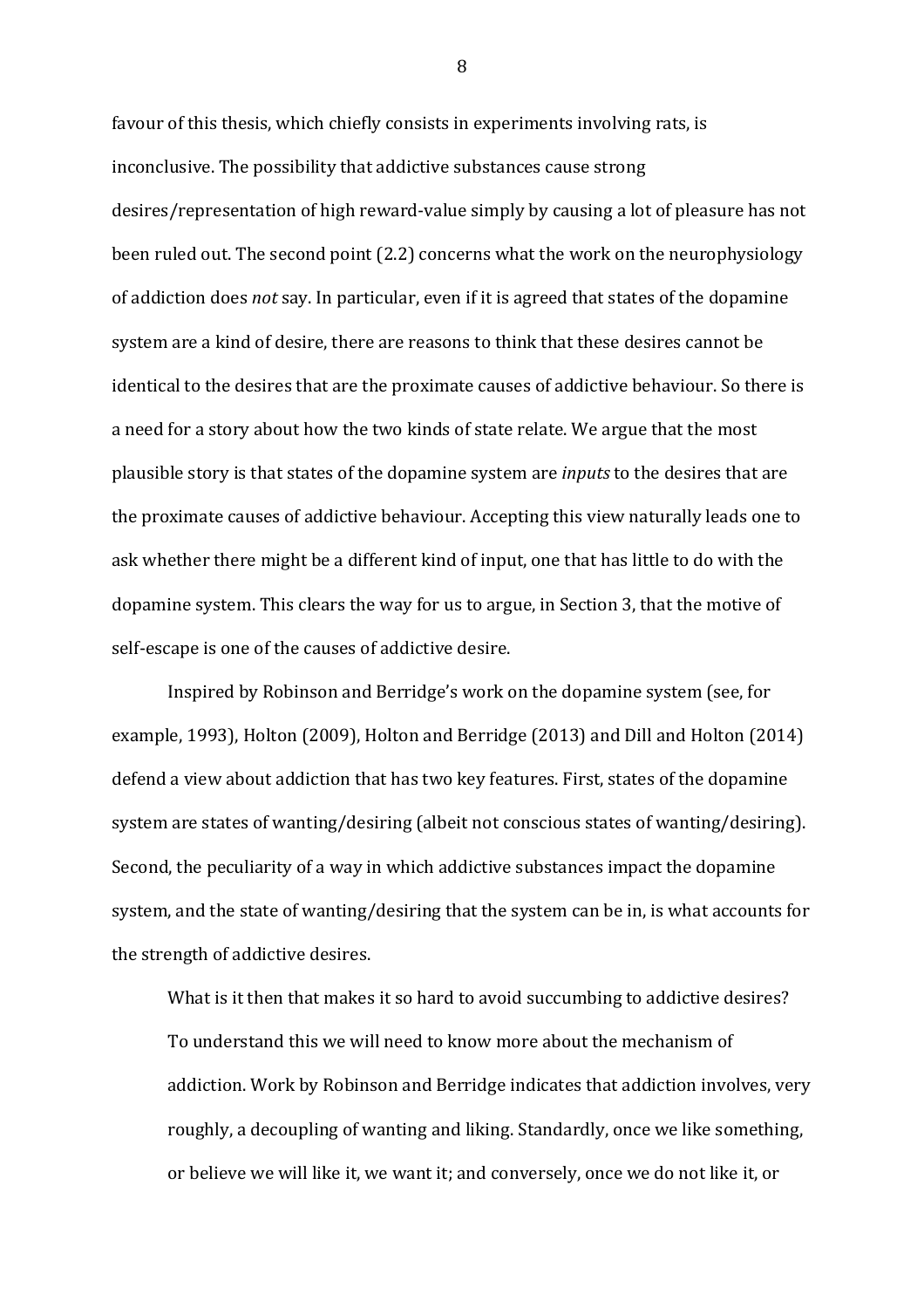believe we will not, we do not want it. Addicts are different. They need not like the substance to which they are addicted: they need take no pleasure in getting them, not in the prospect of getting them. (Holton, 2009:104)

The general picture of the dopamine system underpinning this account is Robinson and Berridge's 'incentive salience' model. The incentive salience system involves desires for things that, in general, contribute to the health of the organism. Its succeeding in doing this depends on two causal connections. There is a connection between how likely a substance is to contribute to health, and how much pleasure it gives the subject. There is a connection between how much pleasure the substance has given in the past and how much the subjects wants, or desires, that substance. These desires are states of the dopamine system. They are intrinsic desires in that they are desires for particular substances rather than the upshot of a general desire for pleasure, and beliefs that certain substances will give pleasure. They are 'salience' desires in that they are highly cue driven. Addictive substances 'hijack' the incentive salience system, causing it to malfunction, in that they disrupt the second correlation, causing desires for their consumption that are out of proportion to the amount of pleasure they produce. They do this by impacting on the desires *directly*. That is, the impact is purely via the substance's chemical properties, rather than by the causation of a state of pleasure which in turn leads to an incentive salience desire of a normal, proportionate degree of strength.

### **2.1 On the Evidence for the Side-lining of Pleasure**

Many readers of this paper will consume alcohol. They will probably believe that the alcohol they consume contributes to states of pleasure they experience. It is unlikely that familiarity with what the incentive salience account says about addictive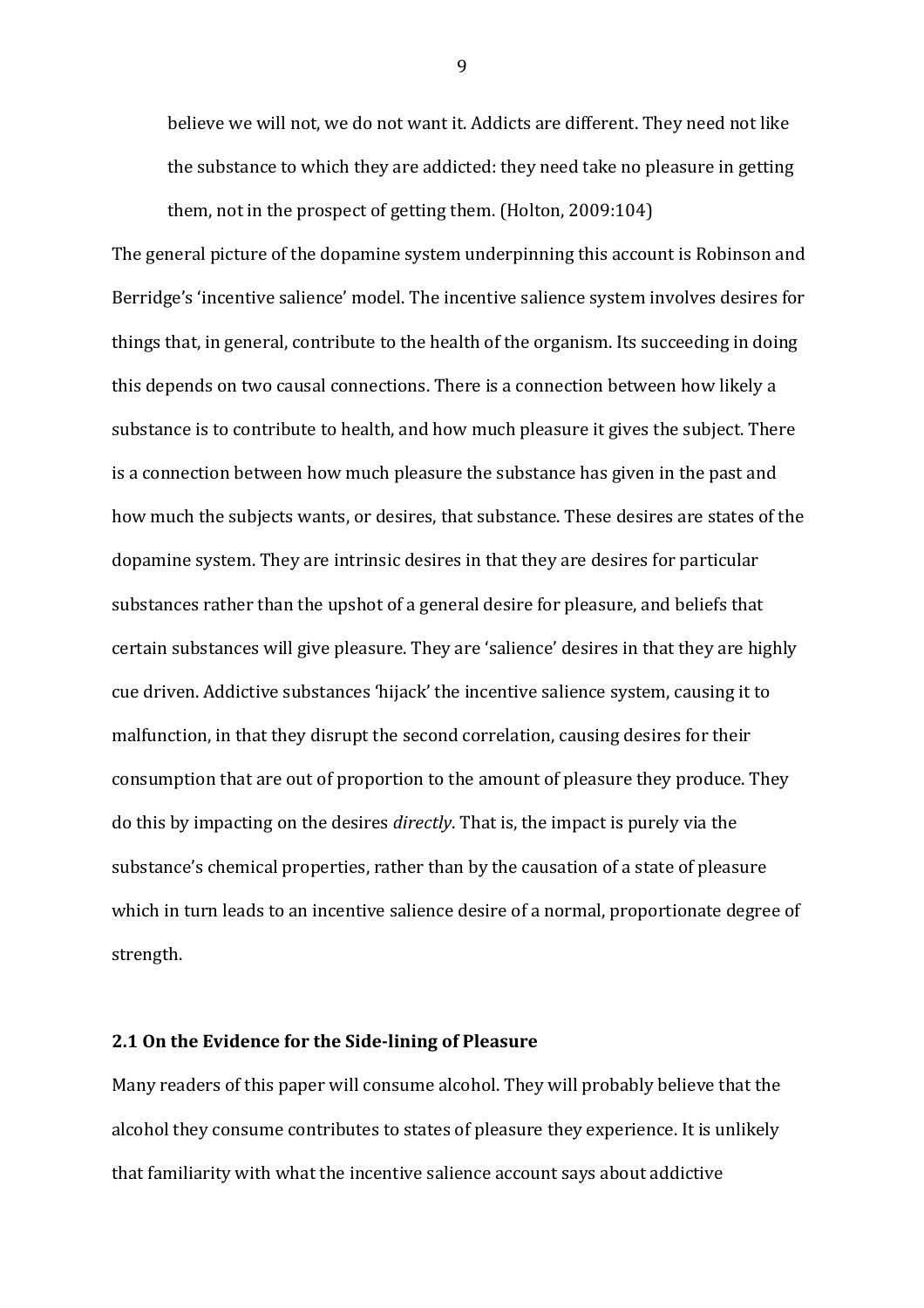substances will lead them to regard their desires for alcohol as basically misguided states, ones that they ought to rid themselves of if only they could, even if their sole concern were to maximize their own pleasure (call this the error-theory of drinking). Of course, not everyone who drinks alcohol is an alcoholic. But the basic mechanism the incentive salience account invokes applies to addictive substances as such, not to addictive substances as these impact on a particular subset of the population. (This is why the rats under examination in the experiments that are intended to provide the crucial evidence for Berridge's account are not picked for being particularly addictionsusceptible rats).

Is any of this a problem for the incentive salience account? It might be said that it is not on the grounds that the account is not concerned to deny that addictive substances cause pleasure. Rather, the claim is that, even if they do, it is not thereby, or not solely thereby, that they cause desires for their own consumption. Addictive substances also cause such desires directly and chemically by impacting on the dopamine system.

This contrast – between causing desires indirectly by causing states of pleasure vs causing them directly and chemically – only holds however if it is accepted that the dopamine system involves states of desire, but not states of pleasure. (If it involves both kinds of states, then 'causing chemically' does not entail 'causing directly rather than via causing a state of pleasure'). That is something that Berridge does accept. He is led to do so chiefly by experiments with rats, in which the rats are interpreted as wanting addictive substances they do not particularly like. We need now to say why we are not convinced by his interpretation of those experiments.

One might be interested in addiction in rats for its own sake. But one might also be interested in addiction in rats because, although one's ultimate interest is addiction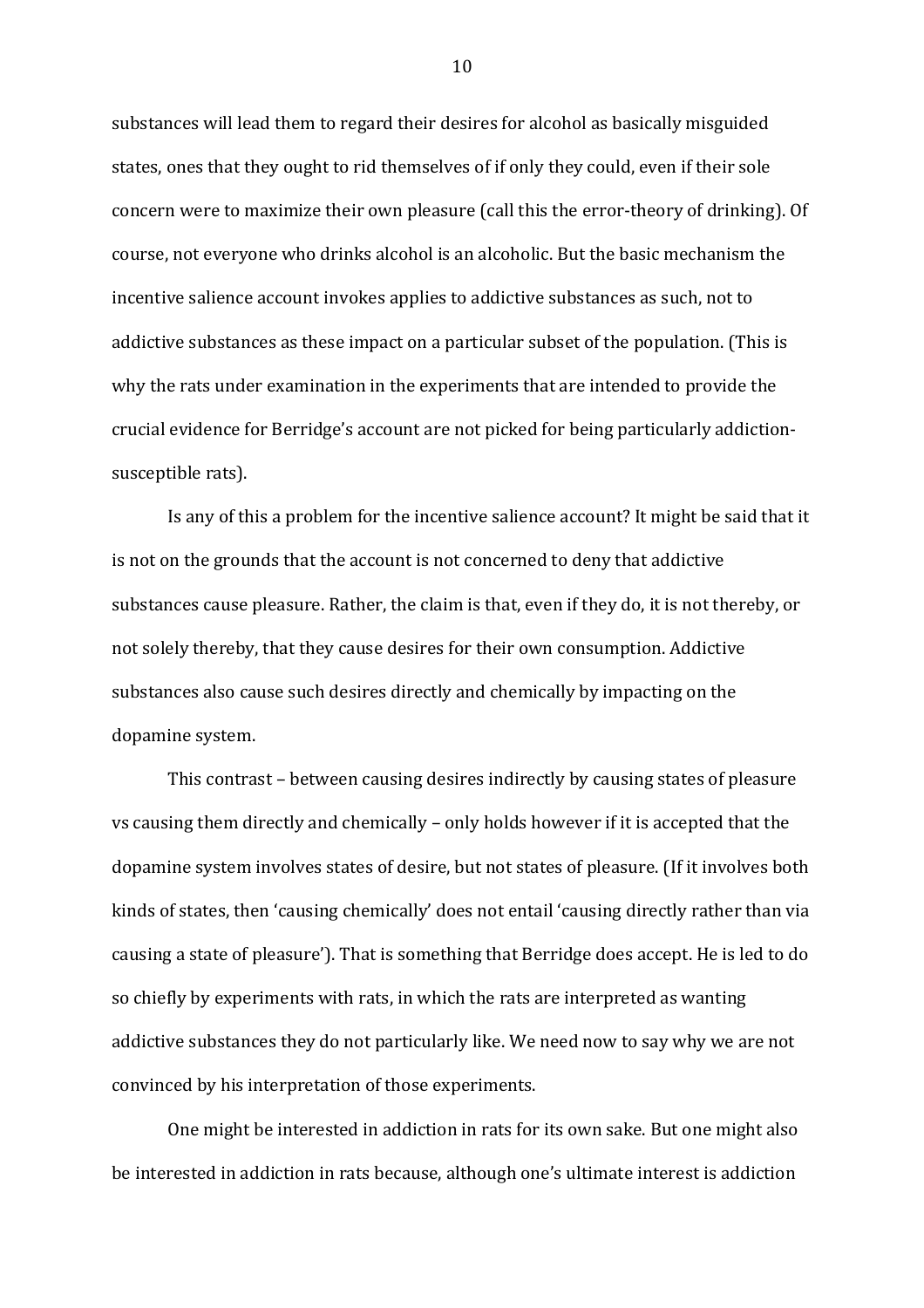in general or addiction in humans, some feature of rats makes them an especially easy to deal with object of the study. Apart from the fact that it is legal to lock rats up in specially designed cages and administer addictive substances to them for experimental purposes, the crucial cited feature of rats is that there are independent measures of their *wanting* something (their pursuing it, e.g. by pressing a lever that releases it) and their *liking* it (exhibiting certain facial expressions when they consume it). It is these measures that are relied on in arguing that rats wanting for addictive substances can be disproportionate to their liking for them. And the crucial experiments are in fact supposed to involve wanting and liking coming apart – not just their both being present to similar degrees, but the latter playing no causal role in producing the former.

Two questions at this point. (i) Isn't it fairly plausible that, *with humans,* we have independent measures of wanting and liking. Wanting can be measured by tendencies to pursue, or by introspective report. Liking can be measured by introspective report. So, shouldn't we be able to replicate the wanting-without-liking experiments in humans? Can we? Rookie users of addictive substances typically report liking them an awful lot. Admittedly, addicts who have been using a long time often say that they don't enjoy the substances they use as much as they did when they began using. But it isn't clear that this is relevant. The choice the long-term addict faces is between using *now*, say on a particular day in 2016, and not using *now*. So, the relevant comparative question about pleasure isn't about how the level of pleasure consequent on using now compares with the level of pleasure achieved by using *then*, say on a particular day in 2000 when they first tried the drug. The relevant question is about how the level of pleasure consequent on using now compares with the level of pleasure consequent on *not* using now. If that second difference is large – which it very plausibly will be, especially given how unpleasant it is to do without a substance to which one has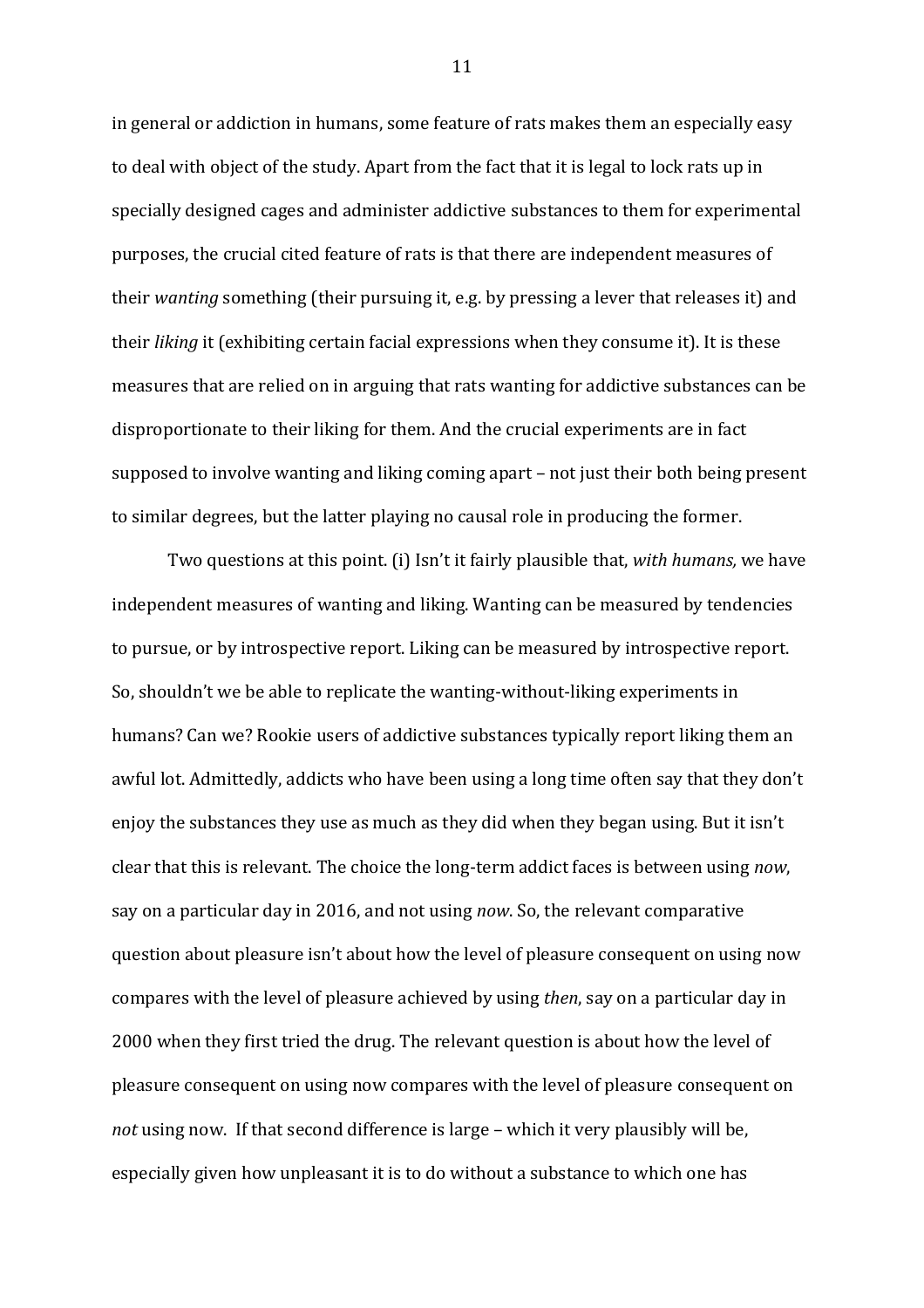become addicted over an extended period – then the fact that the addict strongly desires to use now isn't that surprising. It isn't clear why the wanting should count as 'disproportionate'.

(ii) Do we really have a measure of liking/pleasure *in rats*? Aren't the facial expressions that are treated as that measure in fact a measure of pleasure *in taste* more specifically?2 Since the pleasure associated with addictive substances is not usually pleasure in taste (except incidentally, as in the case of alcohol), relying on this measure risks *understating* how much rats like addictive substances and consequently *overstating* how much the degree to which they want addictive substances is disproportionate to the amount they like them. The evidence seems clearly to show that the rats like the taste of sugar – measured by facial expressions – no more when they have amphetamines in their brains than when they don't. Nevertheless, they are much more motivated to pursue the sugar – they want it much more. But that is not enough to rule out the possibility that they get more pleasure from sugar when they have amphetamines in their brain, but the pleasure is not pleasure in taste, and therefore is not captured by the facial expressions that are a measure of pleasure in taste. 3

It was pointed out above that much work on addiction is supported by the thought that it would be an odd coincidence if addictive substances all impacted on the dopamine system, but that fact about them played no role in the formation of addictive desires. We find this thought entirely compelling. In exactly the same way though, it would be an odd coincidence if addictive substances all typically caused pleasure, but

 <sup>2</sup> Berridge (2000: 175-6) points out that when first studied they were thought to be responses to particular tastes – e.g. saltiness – until it emerged that, e.g., a salt-deprived rat will produce the

 $3$  Notice that we have not claimed that there isn't anything metaphysically or conceptually impossible about a substance that causes strong desires for its own consumption without causing intense pleasure states. We *have* claimed that the evidence that paradigm addictive substances are such substances is inconclusive.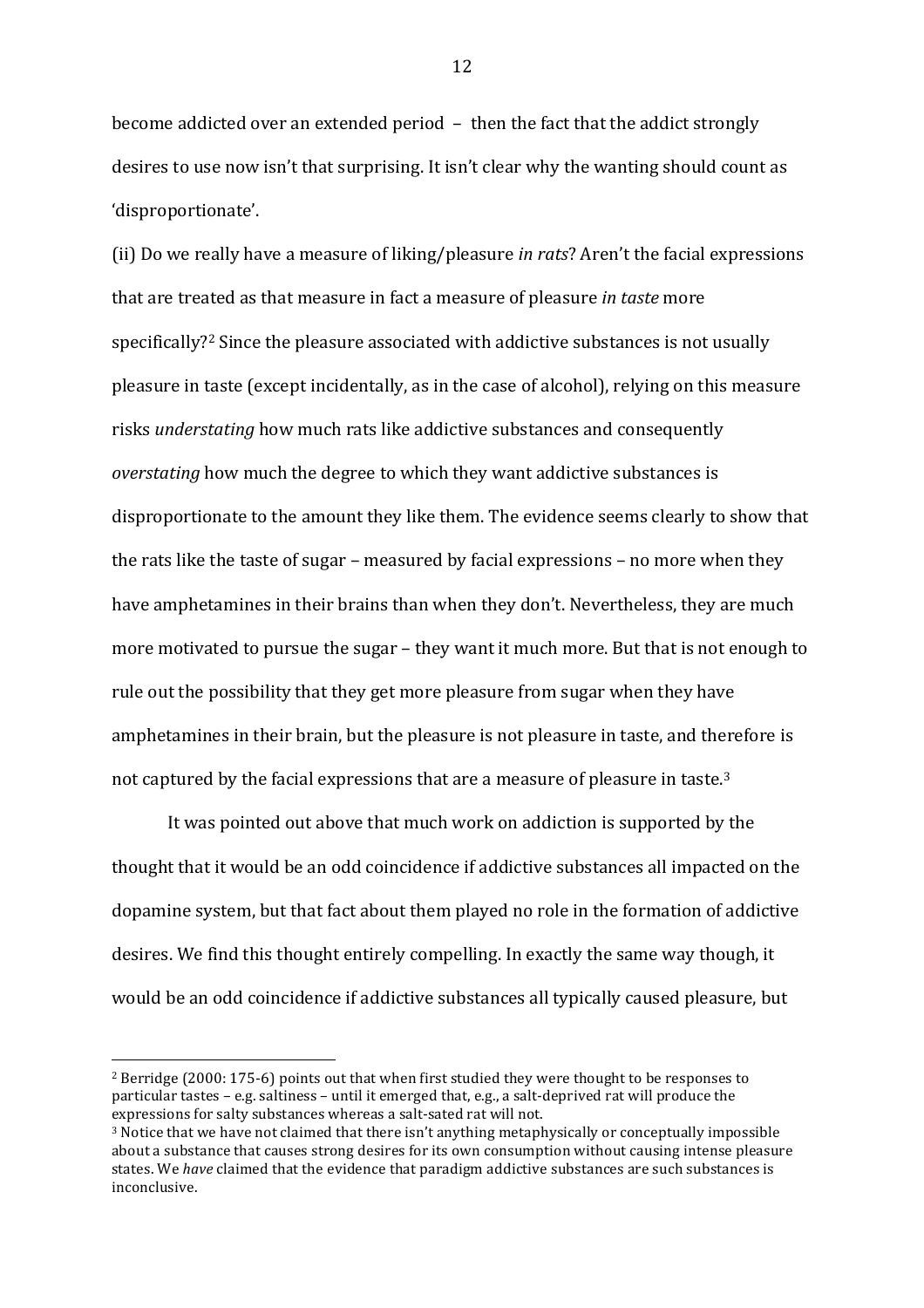that fact played no role in the formation of addictive desires. What is it about the neurophysiology of addictive substances that accounts for the fact that they typically cause pleasure, even if they don't always? Suppose that there is some system of the brain, call it system P, other than the dopamine system that addictive substances impact on, and that involves states of pleasure. In general, since pleasure states correlate with desires (according to common sense as well as the incentive salience account) system P must impact on the dopamine system. So how is it known that addictive substances do not impact on the dopamine system by impacting on system P? What stops the kind of interaction between system P and the dopamine system – the kind of interaction that occurs when the pleasure of cupcake causes a desire for cupcake say – from occurring when addictive substances cause pleasure?

So far, we have focused on Berridge's interpretation of the dopamine system, and argued that his view that addictive substances cause desires for their own consumption whose strength is out of proportion to the amount of pleasure that they cause is unsupported by the evidence. We think that much the same point applies to a different interpretation of the dopamine system. On the alternative account we have in mind, the dopamine system is a learning system (See Schultz et al. 1997, Tobler et al. 2003, Schultz 2006). <sup>4</sup> States of the system represent things as being better or worse – or more or less pleasurable – than expected. Adherents of this view typically hold that addictive substances cause dysfunction in the learning system in that they cause states that represent the substances as being better than expected. As Levy very helpfully puts it:

 <sup>4</sup> The difference between these two accounts disappears if one thinks that desires themselves are states of the learning system. This view of desires is defended in Schroeder (2004). Note also that a model developed in McClure, Dew and Montague (2003) suggests that these two accounts of dopamine function are computationally reconcilable. The so called 'actor-critic' model offers a learning rule that suggests that dopamine could code both for the value of predicted rewards, and for assigning motivational attention to actions most likely to lead to reward.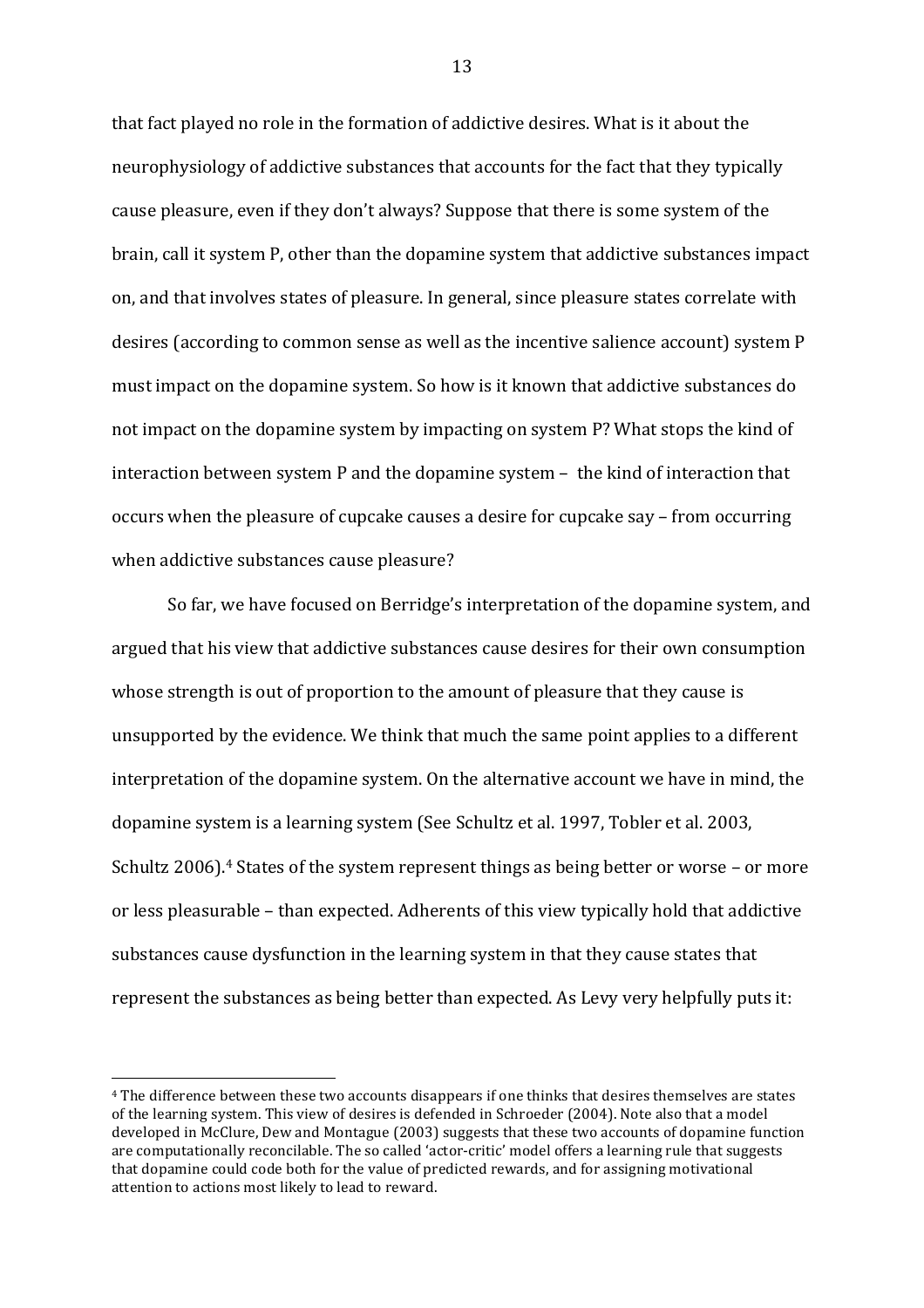In effect, the dopaminergic system responds to drugs with the signal that consumption is better than expected. It does so every time the drug is consumed. The addict cannot learn the reward value of the drug, because the system for reward value learning is dysfunctional. On every occasion the drug is consumed, the dopaminergic system reports that the drug is more rewarded than expected. The result is pathological learning; the system treats the drug as of ever increasing value. Levy, 2013:3)

Just like Berridge's view, the most striking part of the learning-system based view about addiction is a thesis about disproportionality – the difference is that the disproportionality is between a learning state and a pleasure state rather than between a desiring/wanting state and a pleasure state. The criticism we made above about the evidence for Berridge's view applies equally to the learning-state based view, since the key point of the criticism is that we lack a measure of pleasure/liking in rats. The difference between the desiring-system interpretation of the dopamine system and the learning-system interpretation is not critical for our purposes. For convenience we will speak as though states of the dopamine system are desires, rather than representations of reward-value.

We have argued that the evidence offered for the claim that addictive states cause desires for their consumption that are disproportionate to the amount of pleasure they cause is not supported by the evidence. So, we have not accepted the part of Berridge's view about addictive substances that is (i) most distinctive or that (ii) is intended to capture the sense in which addictive substance involve *dysfunction* in the dopamine system. This turns out to be a less drastic disagreement than one might expect. Here is why. Even if one is unconvinced by the disproportion thesis, one can still accept Berridge's claim that dopamine spikes are a kind of desire that can be very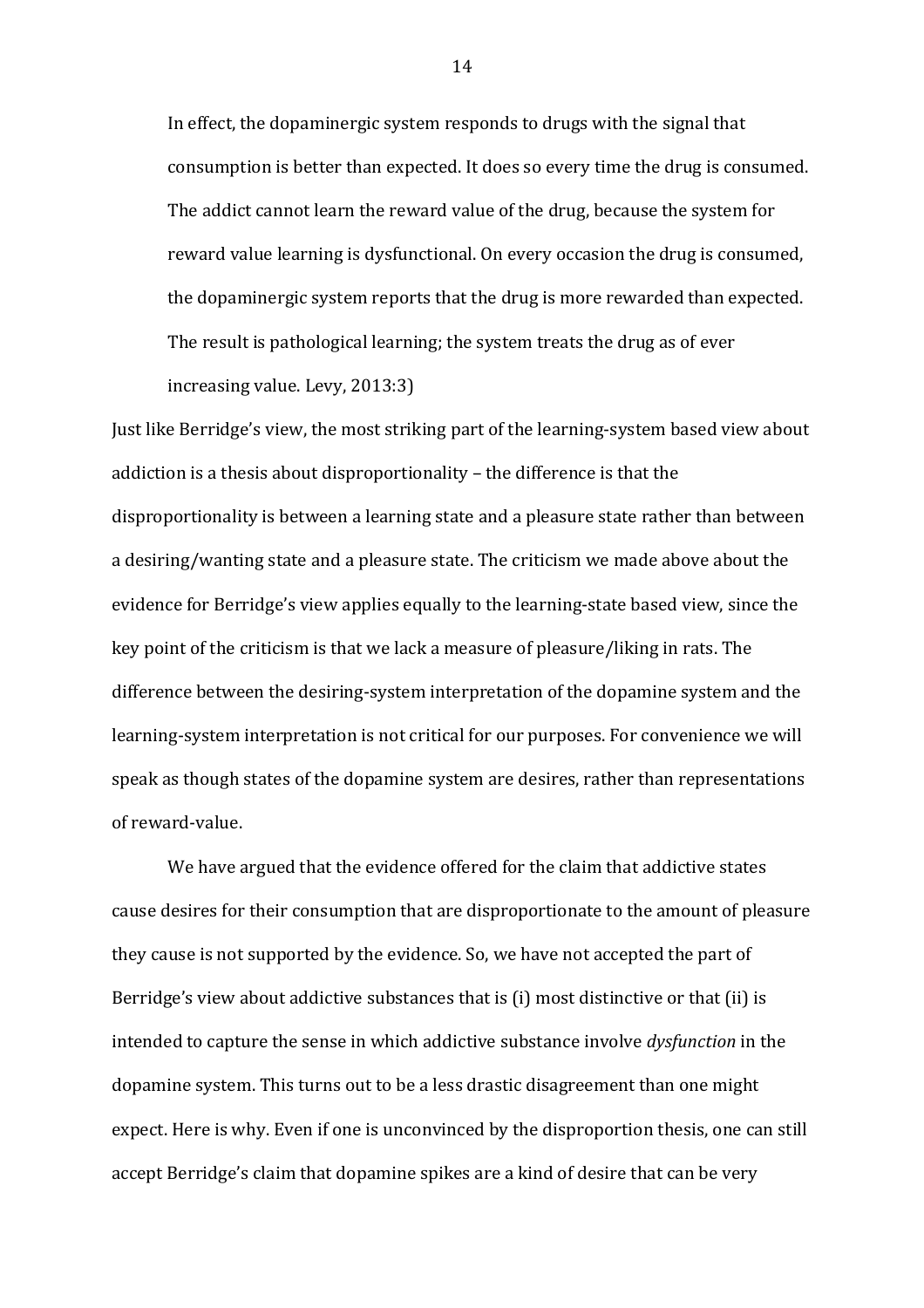strong. We are interested in explaining why it is that addictive desires can be so strong as to cause one to act on them even if one judges that the consequences of doing so are terrible. That is, we are interested in explaining the personal level dysfunction that addiction involves. It is clearly a contribution to explaining this to say that addictive substances cause dopamine spikes, and that dopamine spikes are a kind of strong desire. But it doesn't make an additional contribution to add that the dopamine spikes that addictive substances cause a kind of desire that is *disproportionately* strong. The effect of adding that adjective is to make a claim about the extrinsic properties of the desire – about how the strength of the desire compares with the strength of certain pleasure states. But it is the desires' intrinsic strength that gives them the capacity to overwhelm judgment. The disproportion claim is an interesting claim about the dopamine system. But even if it is true it doesn't explain personal level addictive dysfunction. There are metaphysically possible substances that cause strong desires for their consumption by causing states of intense pleasure (whether or not the addictive substances we are familiar with are examples of such substances). And it would certainly be possible to be addicted to such substances, even though they wouldn't involve dysfunction in the dopamine system in Berridge's sense. A way of summarizing this point is to say that the dysfunction in the dopamine system that Berridge posits is not explanatory of the personal level dysfunction that addiction involves. 5

Suppose it agreed that dopamine spikes are strong desires. That is clearly explanatorily relevant to the question of why desires for addictive substances can be so strong. The task of the next section is to say a bit more about how the explanation goes,

 <sup>5</sup> One could think of the function of the dopamine system less narrowly, as being to produce desires for things that are good for us, rather than to produce desires for things that are pleasurable. And then the two dysfunctions, the personal level one and that involving the dopamine system, would be less far apart.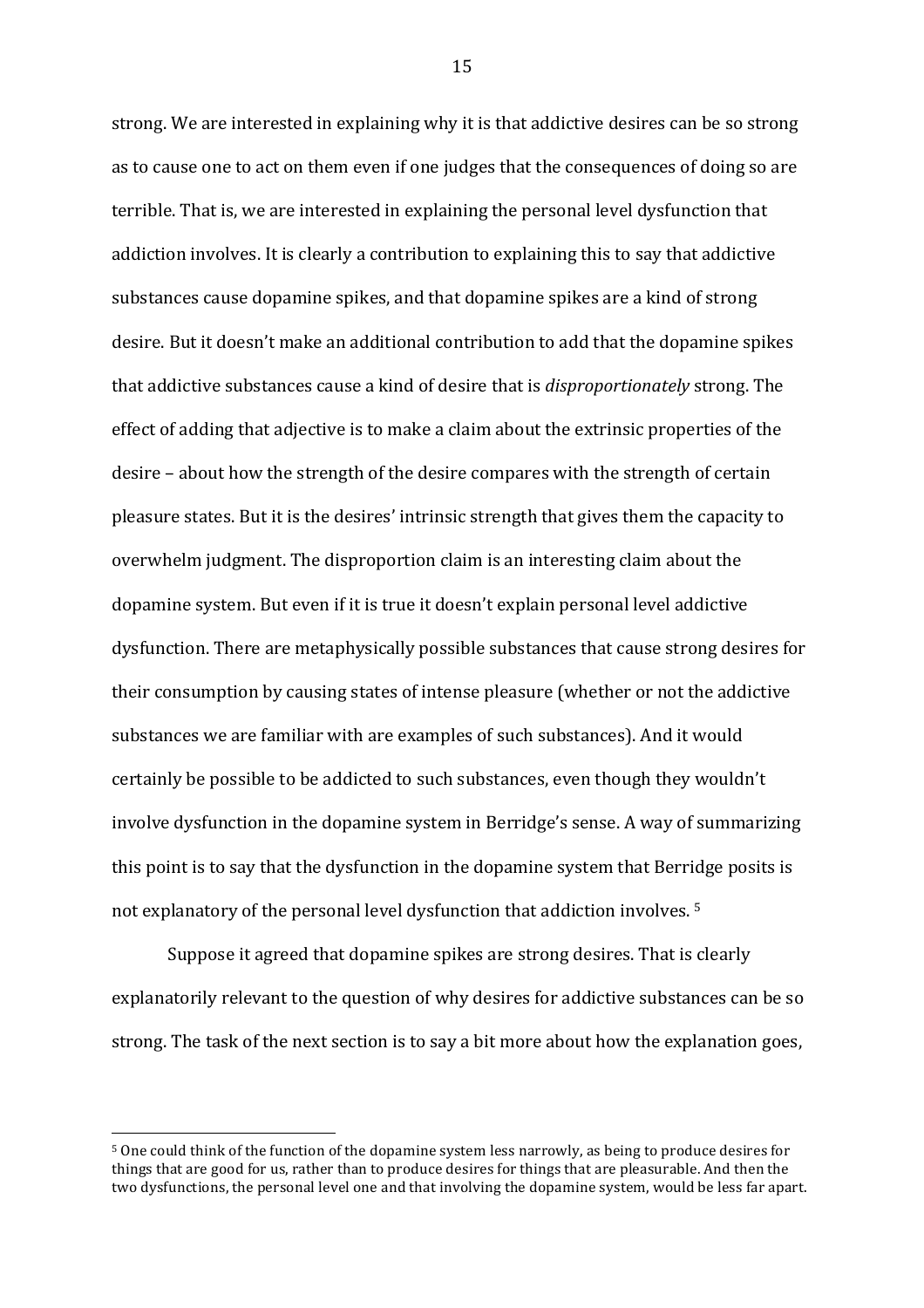and to argue that the explanation ought to be supplemented by factors that are not neurophysiological.

### **1.2Monism and Pluralism**

The desire/wanting states attributed to the dopamine system are *not* conscious. The desires that are the proximate causes of addictive-substance pursuing behaviour in humans *are* conscious – indeed addicts frequently attest that they are phenomenologically irrepressible, as conscious and subjectively inescapable as mental states get. So, by Leibniz's law, the two kinds of state cannot be identical. But, consistent with Leibniz's law, it could still be that the desire states of the dopamine system are the *sole inputs* to the conscious desires that are the proximate causes of human addictive substance-pursuing behaviour. If that were so, the whole explanation of the strength of the conscious desires would be neurophysiological. After all, the whole explanation of the strength of the states of the dopamine system is clearly neurophysiological. And, on the proposed view, the conscious desires have no other kind of input – the states of the dopamine system are their *sole* input. 6

Are desire states of the dopamine system the sole inputs to conscious desires for addictive substances? The more general thesis that states of the dopamine system are the sole inputs to conscious desires *for the kinds of things that impact on the dopamine system* – addictive substances but also, e.g., food and sex but not metal gizmos or world

 <sup>6</sup> To belabor the point, the key word here is 'sole'. 'Input' is a placeholder. It refers to a very undemanding relationship. How that relationship should ultimately be precisified – whether for example we should think in terms of the notion of constitution or realization – is a difficult question in the metaphysics of the relationship between conscious and non-conscious mental states. This general question has nothing to do with addictive desires in particular – we can equally ask, for example, about, the relationship between our conscious visual experiences and the non-conscious states of our visual processing systems – and we do not commit to any particular way of answering it.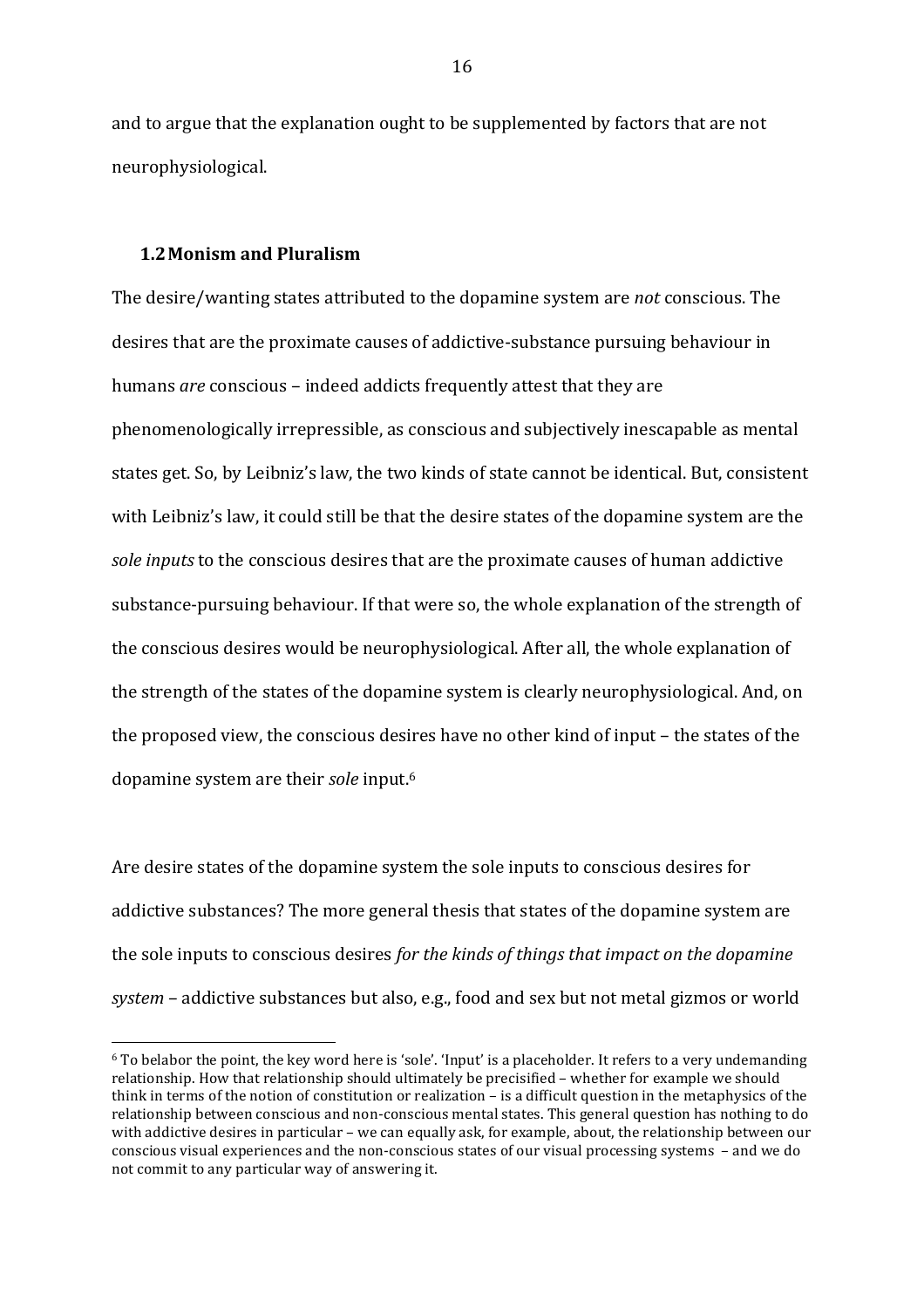peace – does not, on reflection, seem right. Take food. One could experience a very pure kind of desire for a particular food-item the sole input to which was a state of the dopamine system. More usually though, one's desire for food will have other inputs beside. Suppose one wants a cupcake. How much one wants it will depend in part on how big the associated dopamine spike is. But other factors are very likely also relevant. For example, cognitive factors are. Is it Ramadan or not? Is the cupcake healthy or not? If the opportunity to eat now is missed, how far into the future will the next opportunity for eating be? At least dispositionally, a subject will have beliefs on such matters, and those beliefs will impact on the strength of their desire. In cognitively sophisticated creatures, even our baser desires will be cognitively adulterated. So, at least in general, it seems more plausible to think of states of the dopamine system as *one kind* of very important input into conscious desires for things that impact on the dopamine system. The strength of the resultant conscious desires will depend on other factors as well. These other factors may not be neurophysiological.

There is a way of accepting this general line of argument while denying its importance in relation to addictive desires. It can be summarized in the following equation:

### Addiction-in-humans = addiction in rats + human self-control

Here is the basic thought. With addictive substances, precisely because their effects are known to be so harmful, a typical subject's cognitive desires will tend to weigh *against*  using them. When humans end up with desires for addictive substances, those desires are not plausibly thought of as the sum of a push from the dopamine system *plus* a separate push from cognitive desire. They should rather be thought of as the sum of a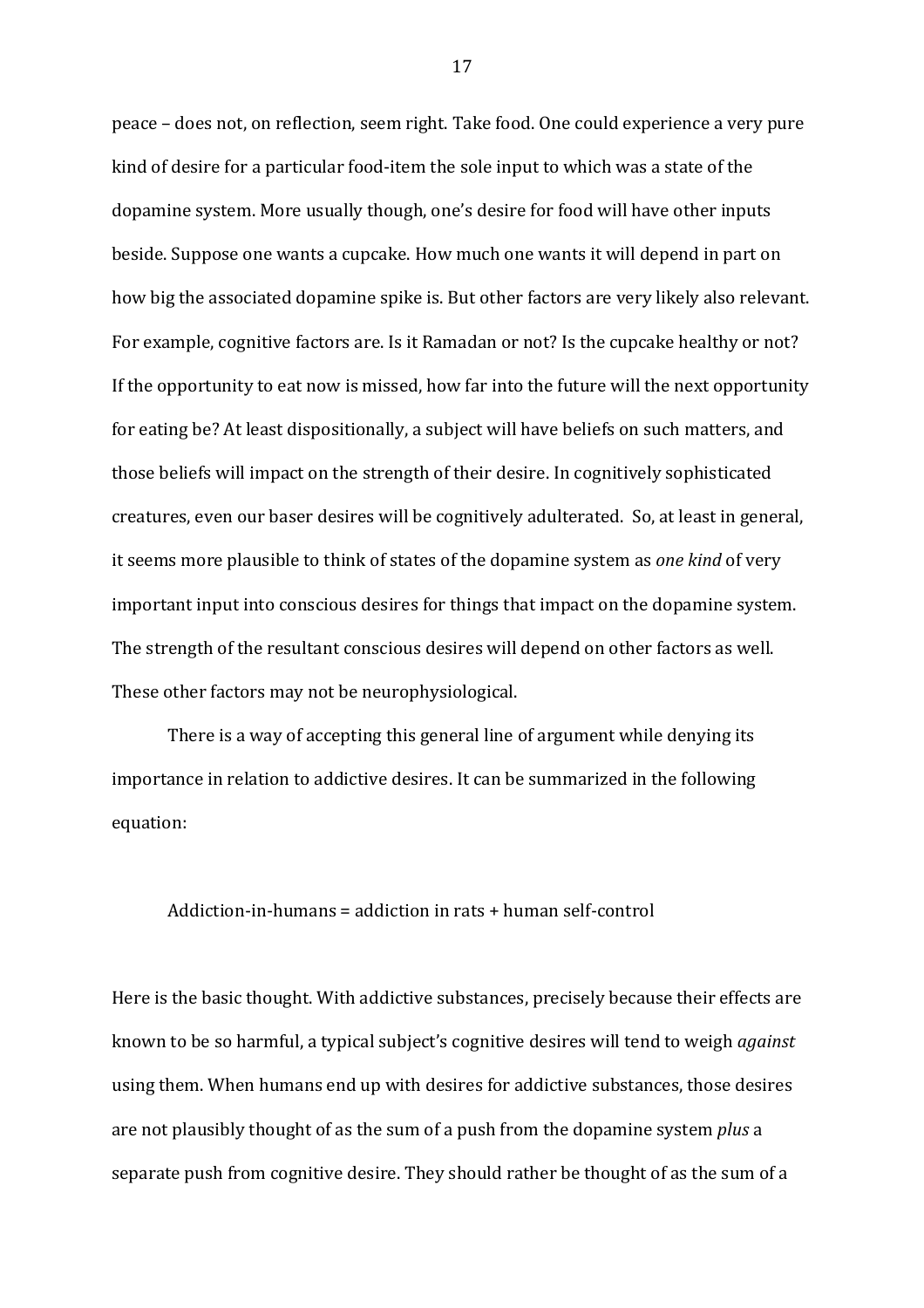push from the dopamine system *minus* a push in the opposite direction from cognitive desire. In so far as the *resultant* desire for the addictive substance is strong, its strength will be derived from the dopamine system. So, one might have thought, the extra that needs to be added to a story of addiction in rats (if we assume that the dopamine story is indeed the full story of addiction in rats)<sup>7</sup> in order to understand addiction in humans will *all* be on the against-using side of the ledger: it will all be about humans having selfcontrol in a way that rats do not and therefore having a better chance to resist the extremely powerful incentive salience desires that addictive substances cause in both species.

We'll first give a general reason for thinking this must be wrong: that there must be other factors to add to the pro-using side of the equation. We'll then aim to identify and explore some specific non-neurophysiological factors.

The general point is this. One of the most puzzling facts about addictive substances

– given what we know of their capacity to affect the dopamine system in such a way that addictive substances come to be marked on each ingestion as particularly 'pursuable' – is that we are not all addicts. Perhaps some of this variation is due to variation in different individual's brains, in particular in different individuals' dopamine systems. However, the data is pretty clear that neurophysiological make-up is not the only predictor of whether one is susceptible to addiction. The result of epidemiological studies of alcoholism in identical compared to fraternal twins seems to suggest approx. 50-60% of addiction is due to genetic factors. (Prescott and Kendel, 1999). Moreover, it

 <sup>7</sup>Arguably, the rat park experiments (see Alexander *et al* 1981) give us a reason to not assume that. The rats who hang out with other rats and feel less inclined to use drugs seem to have desires of a kind that counteract the effects of the dopaminergic motivational states for the drugs.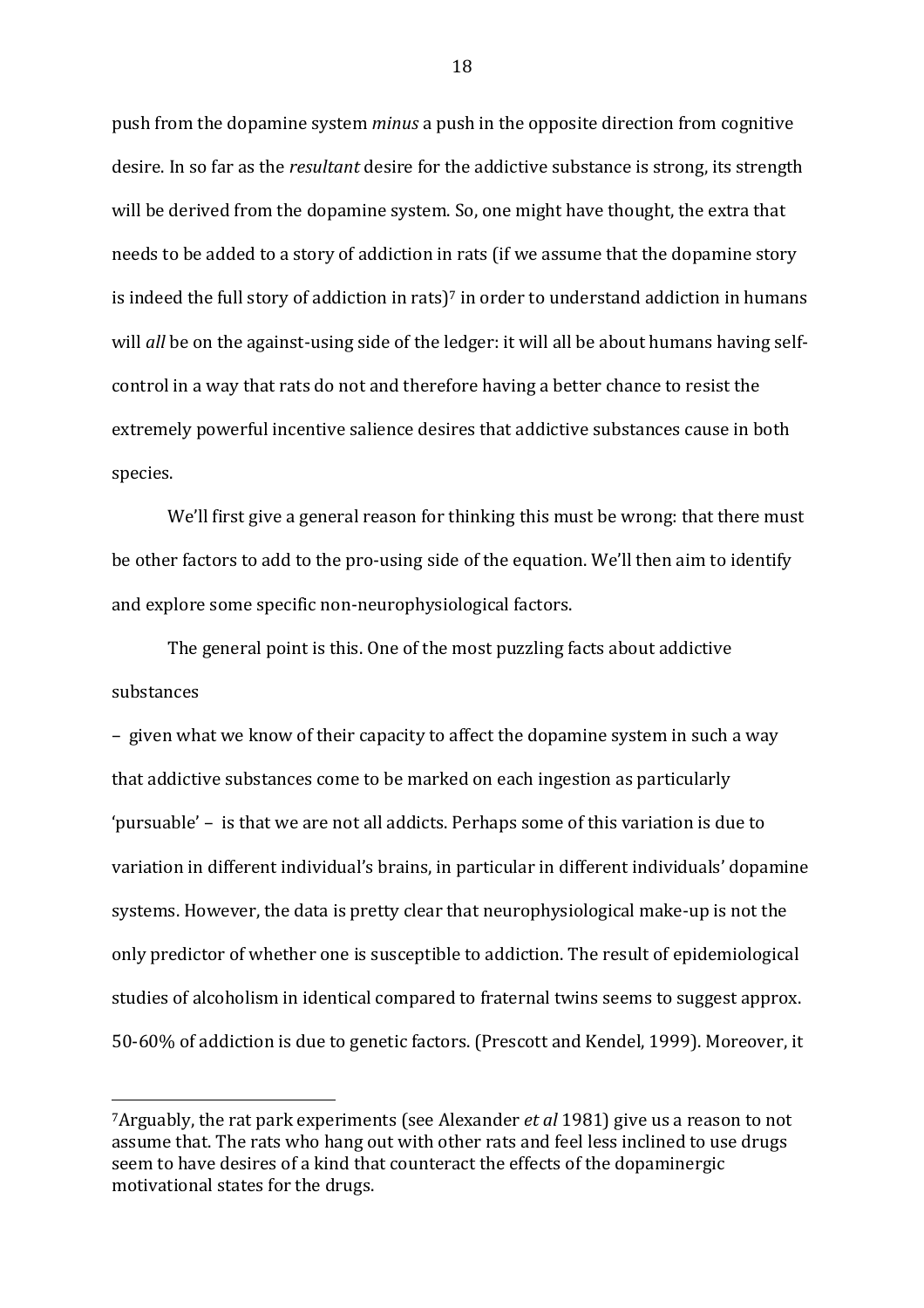is also well established that personal level social factors that seem to cut across such differences in genetic make-up, such as stress and shame, *are* predictors of addictive behaviours. These are some prima facie considerations in favour of explanatory pluralism.

To back this reply up, we need to point to some additional causal variables that might give rise to addictive desires in humans.

A first candidate mechanism involves the *desires for pleasure.* Someone might know that taking a particular substance will cause them pleasure, and they might, for that very reason, form an (instrumental) desire to take that substance. (It is not just a datum that addictive desires are non-instrumental, as they turn out to be on the incentive salience account). This would be a *cognitive* desire since if the person came to the view that the substance would not cause them pleasure, the desire, or the portion of it that was cognitive as opposed to rooted in the incentive salience system, would disappear without residue. If this is a mechanism behind addictive desire, that explains a datum that seems very hard to explain on Berridge's incentive salience story: the fact that addictive substances typically cause pleasure. The pleasure states would be playing a causal role not via proportionate states of desire in the dopamine system – this is what Berridge says does *not* happen – but by causing subjects to form expectations of pleasure on the basis of which they form cognitive desires for addictive substances. The fact that addictive substances typically cause pleasure would thus no longer have the look of being such a surprising coincidence.

The second mechanism, and the one we think is harder to describe but likely to be more important, is better conceived as not involving the incentive salience system but *also* as not involving cognitive desires. Dill and Holton point out in passing, indeed in a footnote (2014:7), that there is no reason to take their distinction between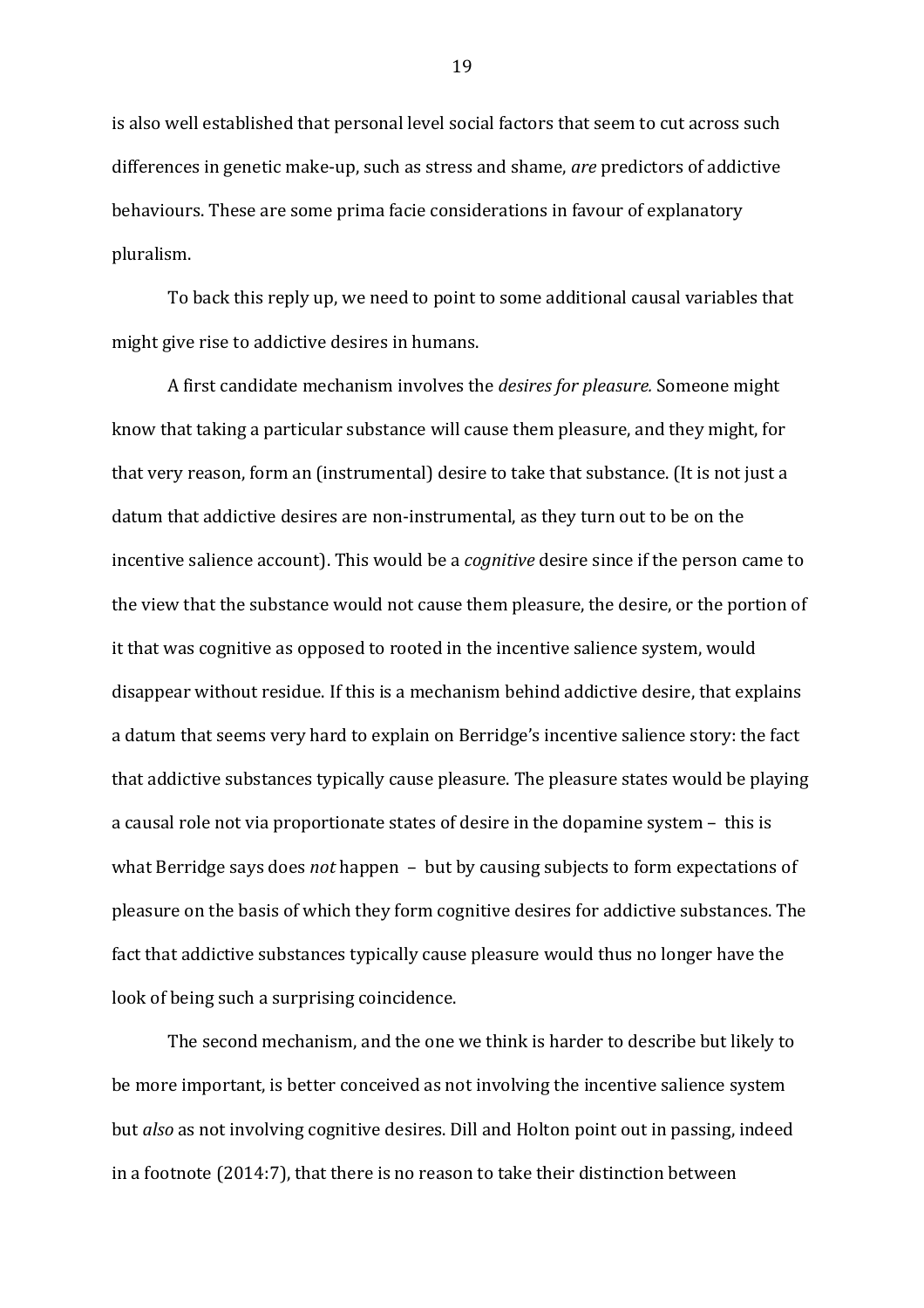incentive salience desires and cognitive desires to be exhaustive. The distinction between cognitive and non-cognitive desires is clearly exhaustive. But there is no reason to think that the only kind of non-cognitive desires are incentive salience desires.8 Dill and Holton suggest desires 'involved in emotional reactions such as fear or guilt' as examples that do not fall neatly into either the category of cognitive desire or the category of incentive salience desire. Without seeking to put forward a general theory of the kind of desires involved in appetites or emotions, we want to take seriously the idea that a particular example of these *third* kind of desire might be a crucial cause behind addiction. In fact, we think that for those who are not already immersed in monistic neurophysiology-oriented discussions of addiction, the suggestion that addiction might systematically be a strategy for dealing with negative emotion, or some other kind of response to negative emotion, will seem almost prosaic.

## **3. Intoxication and Self-Consciousness**

As we said at the start of this paper, addictive substances tend to be intoxicating. They are intoxicating in the sense that they give intense pleasure, but they are also intoxicating in the way that they take their consumers 'out of themselves'. What do we mean by that? One very obvious and common use of alcohol is to offer subjects relief from the self-consciousness and shyness which often pervades social situations. Social self-consciousness puts us in the position of monitoring ourselves, our actions, our appearances, our social standing, and of monitoring the responses others have to us.

 <sup>8</sup> As our discussion of craving and desires suggested, we do not in fact think of appetitive desires – whether for water, cupcakes or gin – as plausibly construed as necessarily involving, or being only as resilient as, the beliefs that that which is desired will cause pleasure. We might explain an appetitive desire for something in terms of the pleasure it brings without assuming that the subject has beliefs about its pleasure bearing properties.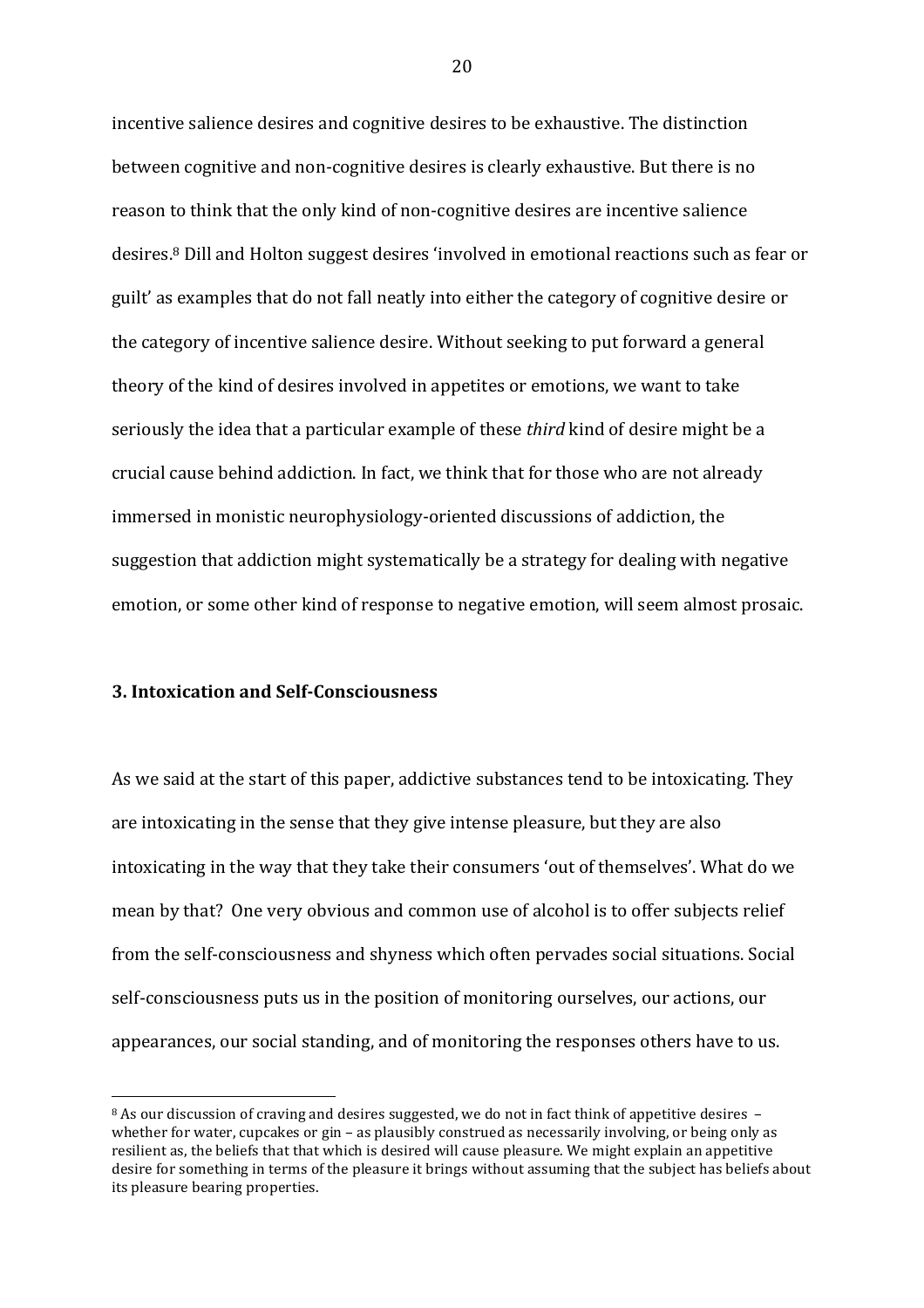This can be a painful and exhausting business that can be ameliorated by changing our states of consciousness with the use of drugs. Anyone who drinks alcohol will recognize the way in which a glass of wine or two will make one less self-conscious. One becomes less sensitive to self-relevant information. One does less to monitor and control one's impulsive desires and behaviours: one rather focuses one's attention outwards to others. To those for whom the attention of others is uncomfortable the release from such social self-consciousness is highly desirable, and provides a motivation to drink. Of course, the kind of disinhibition that comes from assiduously seeking to secure a kind of self-escape can mean that a subject does things and appears in ways that when they come back to think about them, either on the basis of memory or report, lead to painful self-reflection. But, in the moment, drinking helps with self-escape.

Social self-consciousness is not the only kind of self-consciousness a subject may try to escape. In non-social settings as well some subjects will be particularly given – either by circumstance, cognitive disposition or character – to reflect on and monitor themselves and their own thoughts. Painful, repetitive or obsessive self-focussed thinking can be occasioned by interaction with others, but are often also associated with stress, anxiety, depression and shame and lack of self-esteem.

Our suggestion is that negative self-consciousness involves the subject being in a costly emotional state from which she is likely to seek relief through self-escape. Addictive drugs tend to facilitate such escape. There is some evidence (Steuwig and Tangney) and we hypothesize, that highly self-conscious individuals will be more likely to have addictive desires than low self-conscious individuals. In talking about highly self-conscious individuals, psychologists usually mean individuals who measure as selfconscious using the Self-Consciousness Scale of Fenigstein, Schemer & Buss 1975. It is designed to pick out the extent to which a subject has a tendency to direct attention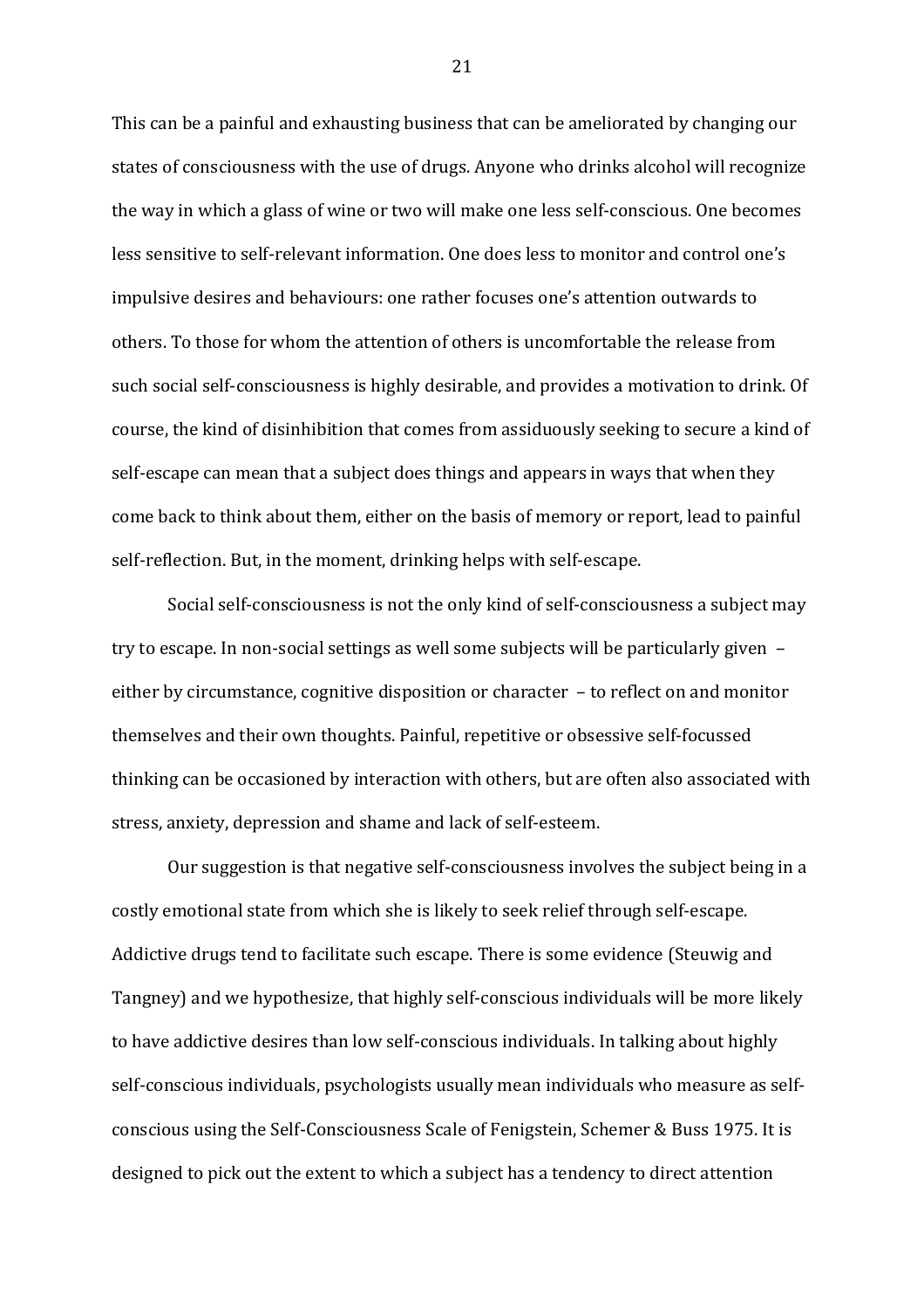toward herself. The tendency is taken to manifest in the following ways: (i) an intense focus on behaviour past, present and future, (ii) a heightened sensitivity to privately experienced feelings, (iii) recognition of positive and negative characteristics in oneself, (iv) a tendency to introspect (v) imagining oneself (vi) an awareness of how one appears to others, (vii) concerns about others' concerns (Buss 2001). A distinction is drawn between private and public self-consciousness. Private self-consciousness is taken to be a tendency to focus on aspects of oneself not obviously accessible to others. Public self-consciousness is taken to be the tendency to focus on aspects of oneself that are observable or public, for example one's appearance and behaviour.

We think that high levels of both private self-consciousness and public selfconsciousness, when associated with negative circumstances and appraisals, can be painful and can motivate a tendency to seek self-escape. It seems common sense to say that, whatever the basis for the need for self-escape, addictive substances seem to enable a subject to secure it to some degree or other. it is our suggestion that the motivation for self-escape in individuals is part of what makes addictive desires so strong. This suggestion rests on making plausible at least the following two claims. One, that addictive substances *do* tend to secure self-escape, and break a tendency for selffocussed consciousness. Two, that subjects are motivated in their use of these substances by their power to secure self-escape.

Let us start with the first claim. Although the suggestion that addictive substances facilitate self-escape is, it seems to us, a clearly robust one, the defence of it offered so far has drawn on little more than an invitation to phenomenological reflection. There are, however, studies that suggest that this is not an illusion. Hull, for example, in his defence of what he calls 'The self-awareness model' of alcohol consumption argues, on the basis of a series of experiments, that 'alcohol interferes with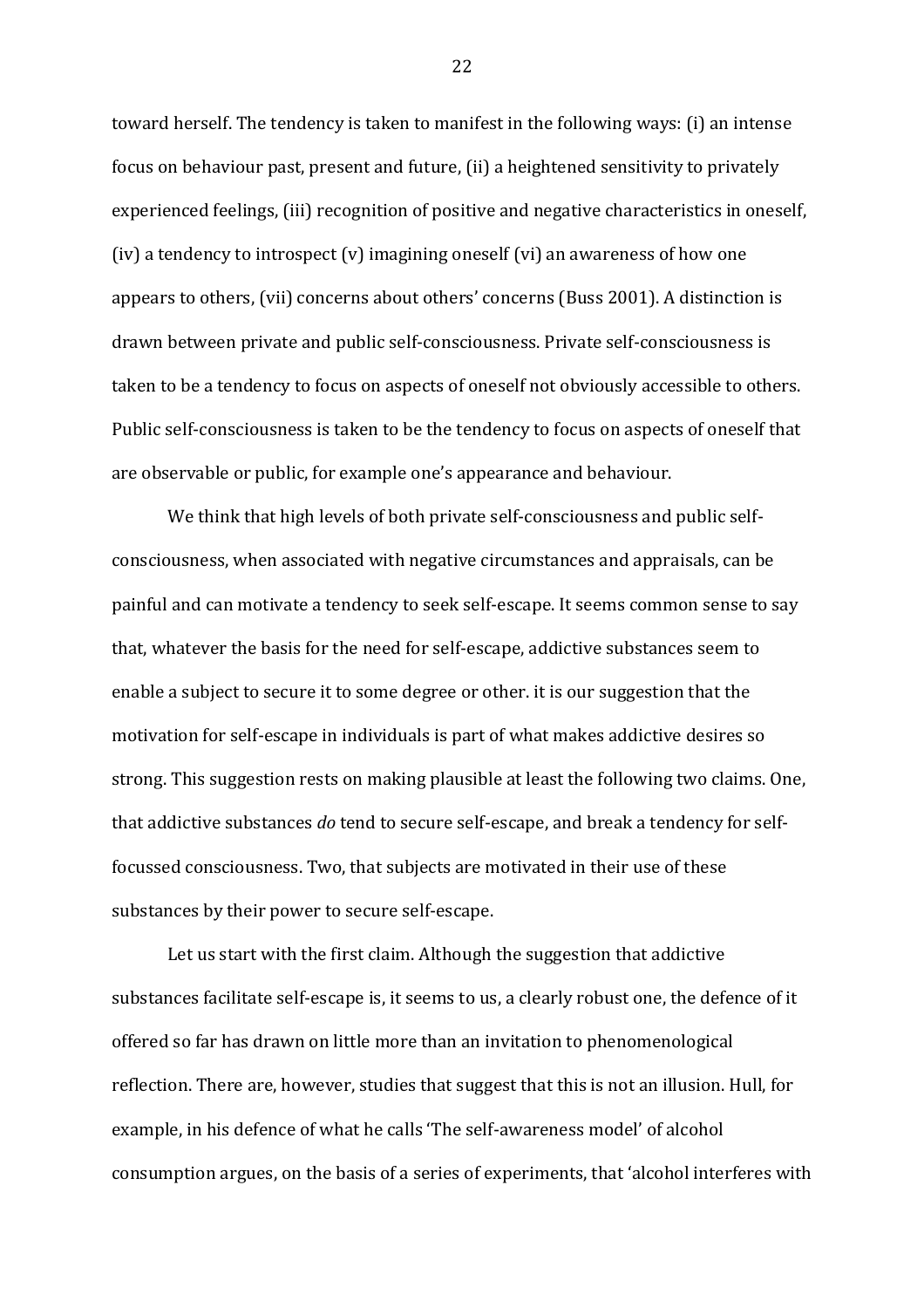an encoding process to a state of self-awareness' (Hull and Reilly, 1983: 514). In the first experiment subjects, who were told that they were drinking alcohol, gave short speeches after they drank either an alcoholic beverage or a placebo. Hull found that 'Subjects who consumed alcohol made significantly fewer self-focussed statements, and used significantly fewer first person pronouns than did subjects who consumed the placebo' (Hull and Reilly, 1983: 514). He confirmed in a follow up that the effect was independent of expectation. Further Hull found that in individuals with 'high private self-consciousness' alcohol consumption reduced self-relevant coding to the level of individuals with 'low private self-consciousness (measured by Fenigstein, Schemer & Buss 1975). Taking self-focussed judgments and use of the first person as markers of self-awareness Hull's data suggests that alcohol consumption leads to a reduction of self-awareness.

Moeller and Goldstein's review of impaired self-awareness in human addiction also suggests a connection between drug use and consequent reduced self-awareness. The view mainly concerns data on activation of the area of the brain referred to as rACC/vmPFCt – the rostral anterior cingulate cortex, and adjacent anterior medial prefrontal cortex. According to Moeller and Goldstein, the rACCC/vmPFC

forms part of the network that supports self-related processing, with the specific hypothesized function of tagging stimuli as being personally relevant (van der Meer et al. 2010, Abraham 2013). This region is involved in generating the affective response that may occur shortly after error commission (Edwards et al. 2012) and in resolving emotional conflict (Etkin et al. 2006). Relatedly, the rACC activates during the experience of negative self-conscious emotions, including embarrassment (Sturm et al. 2013), and after receiving emotion-laden feedback (Mies et al. 2011). (Moeller and Goldstein, 2004:635)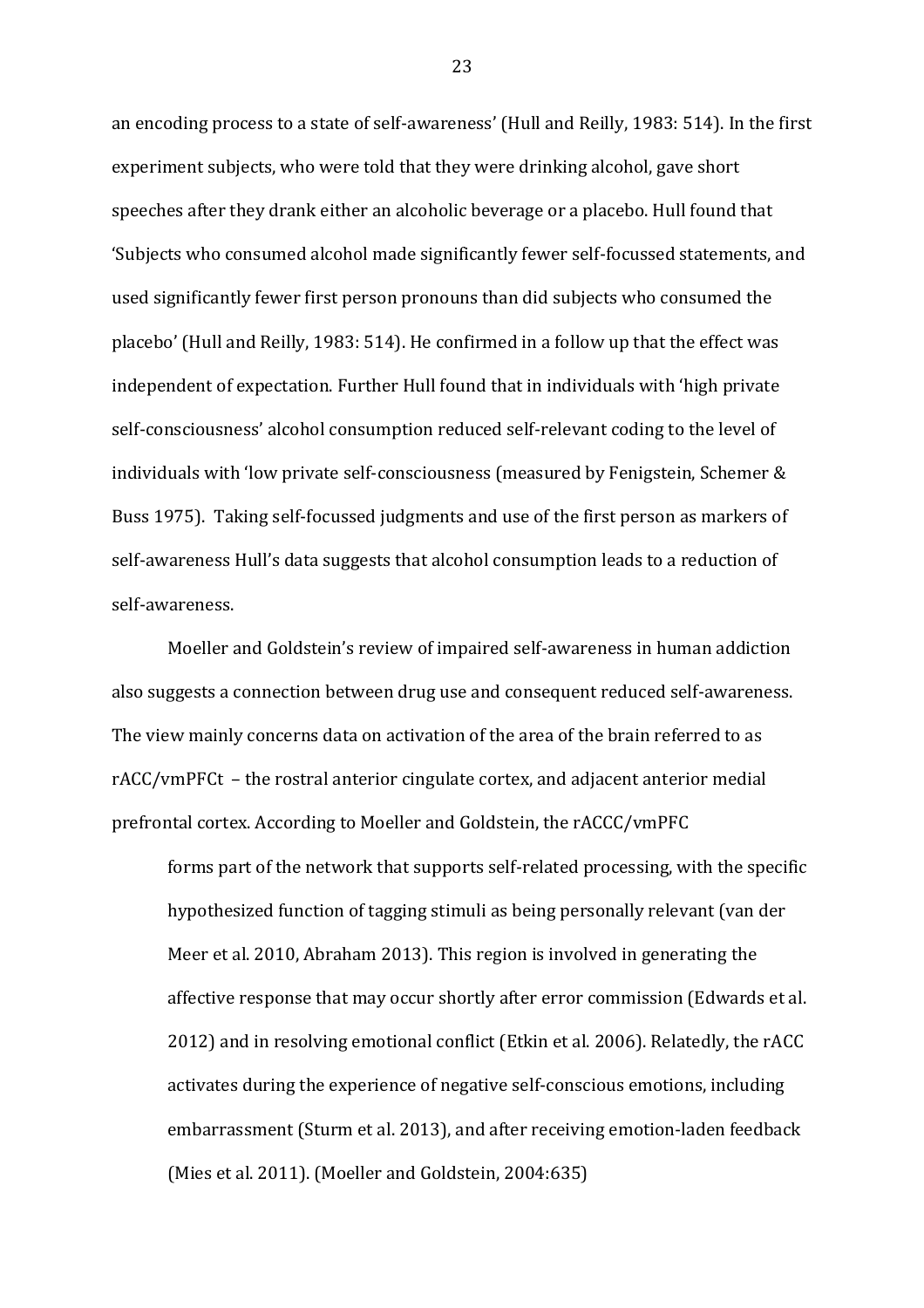Moeller and Goldsteain report lower rACC/vmPFC activation in drug users, when related to non-drug related cues. They summarize the findings as being able to 'collectively indicate that errors fail to engender the appropriate tagging of personal relevance or emotional significance in addicted individuals' (p.638). One might worry that the correlation between lower activation in the part of the brain responsible for processing self-relevant information and state suggests that addicts, far from being highly self-conscious individuals seeking self-escape, are in fact individuals who lack capacity for self-relevant processing. However, the data in fact suggests that the effects on the capacity to self-process are not permanent and that when addicts stop taking their drug of choice their frontal cortex activity begins to increase again. This suggests room for a cycle of drug use based on self-escape and the return of previous levels of self-consciousness. Further, the data shows that abstinent addicts show a *higher* activation of the fACC/vmPCC than either active addicts, recent abstinents, or controls. This does give some data in favour of the first element of the self-awareness theory – the element that suggested that addictive substances attenuate self-awareness: measured by rACC/vmPFC activation there seems to be a rise in self-awareness when drugs are no longer used, and a suppression while they are. Moeller and Goldstien hypothesize that the high activation of rACC/vmPFC in abstinent addicts may be due to increased self-awareness as a result of the subject working to avoid cues. However, that seems only a guess – and why would the long term abstinent be working harder to avoid processing cues as self-relevant than the short term abstinent? Another possibility would be that the high levels of self-awareness amount the group of abstinent addicts marks a return to 'normal' for them, and stands as a disposition from which they sought escape.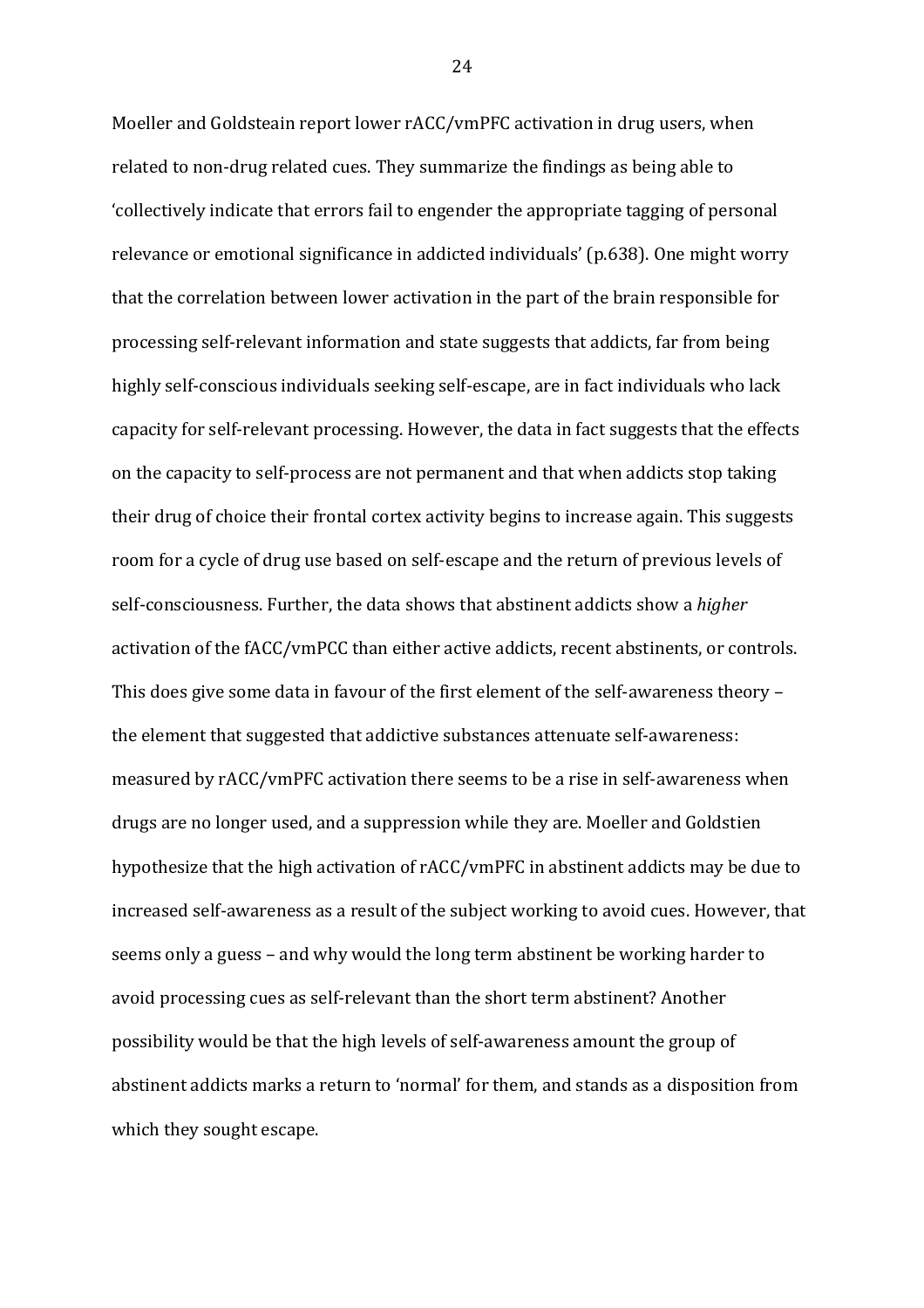What of the second claim, that addicts use self-awareness disrupting substances *in order to* reduce self-awareness? Even if alcohol – and perhaps other addictive substances – do lead to reduced self-awareness have we any evidence that they are consumed due to an appetite for this effect?

A first naïve thought one might have is this: in general, if something has a particular effect, and people have experience of the effect, and the effect is desirable, people will use the thing as a means of getting the effect. And, in the case of drinking, all three conditions mentioned in the antecedent of the general claim seem to be satisfied. It does not seem contentious to claim that most people, not only addicts, who enjoy drinking alcohol have an appetite for the release from self-consciousness that it brings.

We also have evidence of the simple correlative claim that highly self-conscious individuals, suffering painful forms of self-consciousness, seem to be at high risk of substance abuse. (See Hull, Randles and Tracey, Steuwig and Tangney). And the claim should come as little surprise: highly self-conscious individuals will, in focussing on themselves, have more occasion to negatively evaluate themselves, and be sensitive to negative evaluations of themselves by others. That will lead to a painful selfconsciousness from which they might seek escape, either through trying to change themselves in the relevant ways or, as Hull puts it, seek 'avoidance of the self-aware state' (1981: 588).

Also relevant are Hull's studies in which known negative evaluations of the self are related to alcohol consumption. Hull's data suggests that while relapse rates of alcoholics with low self-consciousness ratings are *not affected* by negative evaluation from life events associated with failure, relapse rates of alcoholics with high selfconsciousness ratings are *highly affected*. This suggests that it is not the negative evaluation itself that causes a subject to seek out alcohol but the reminder of it in self-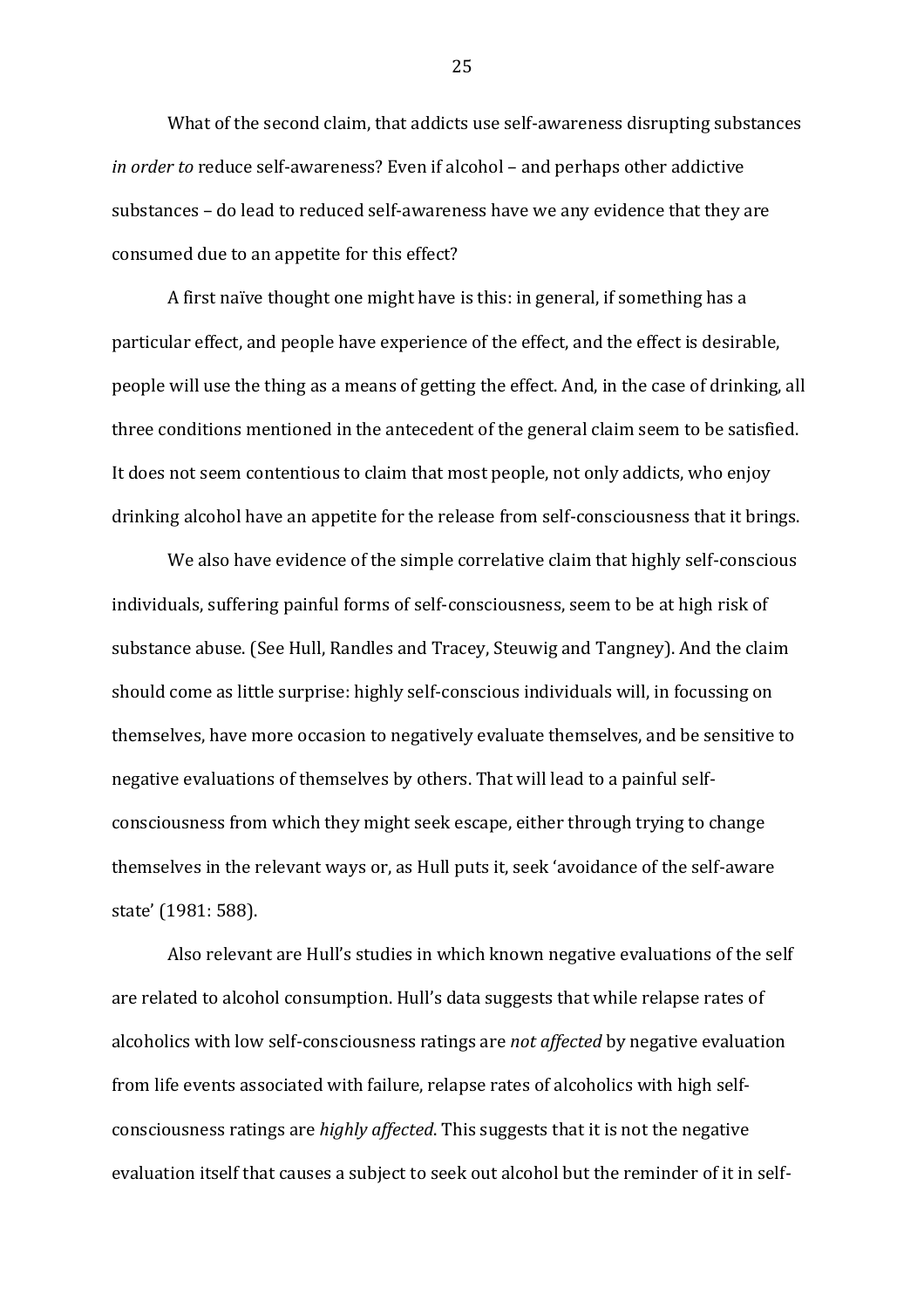focussed thinking. In a couple of further experiments Hull found that individuals with 'high private self-consciousness' and a negative evaluation in a task just completed, drank considerably more that individuals with 'high private self-consciousness' and a positive evaluation. This suggests that, at least for a significant group of addicts, their high self-consciousness is a factor in their seeking out their chosen drug. Given that we know the chosen drug reduces self-consciousness it is plausible to hypothesize that such addicts are motivated by a desire for self-escape.

One final area to look for evidence is in what has proven effective in treatment. The evidence for effective treatment is difficult to gather, and given the lack of approved neuropharmacological treatments for addiction, there is not consensus on what kinds of interventions best help reduce the strength of, of increase the efficacy of the subject in resisting, addictive desires. What, however, seems undeniable is that treatment options that work to reduce painful self-focussed thinking, either by focussing on others, or by improving self-esteem, have had some efficacy in reducing addictive behaviour. Furthermore, heavy use of addictive substances often disappears spontaneously when individuals change their circumstances, in particular their social circumstances.

There are two aspects to the suggestion being offered in this paper – one completely general and one specific to the form of motivation we think is operative in many cases of addiction.

The completely general point is that the whole story of human addiction cannot lie in the capacity to certain substances to 'hijack' the human brain. This is absolutely obvious on the assumption that our brains are similar to each other: the incidence of addiction is too unevenly spread in the human population for the action of commonly available substances to be its sole cause. However, even if human brains vary considerably, we have excellent evidence that the 'hijack' story cannot be the whole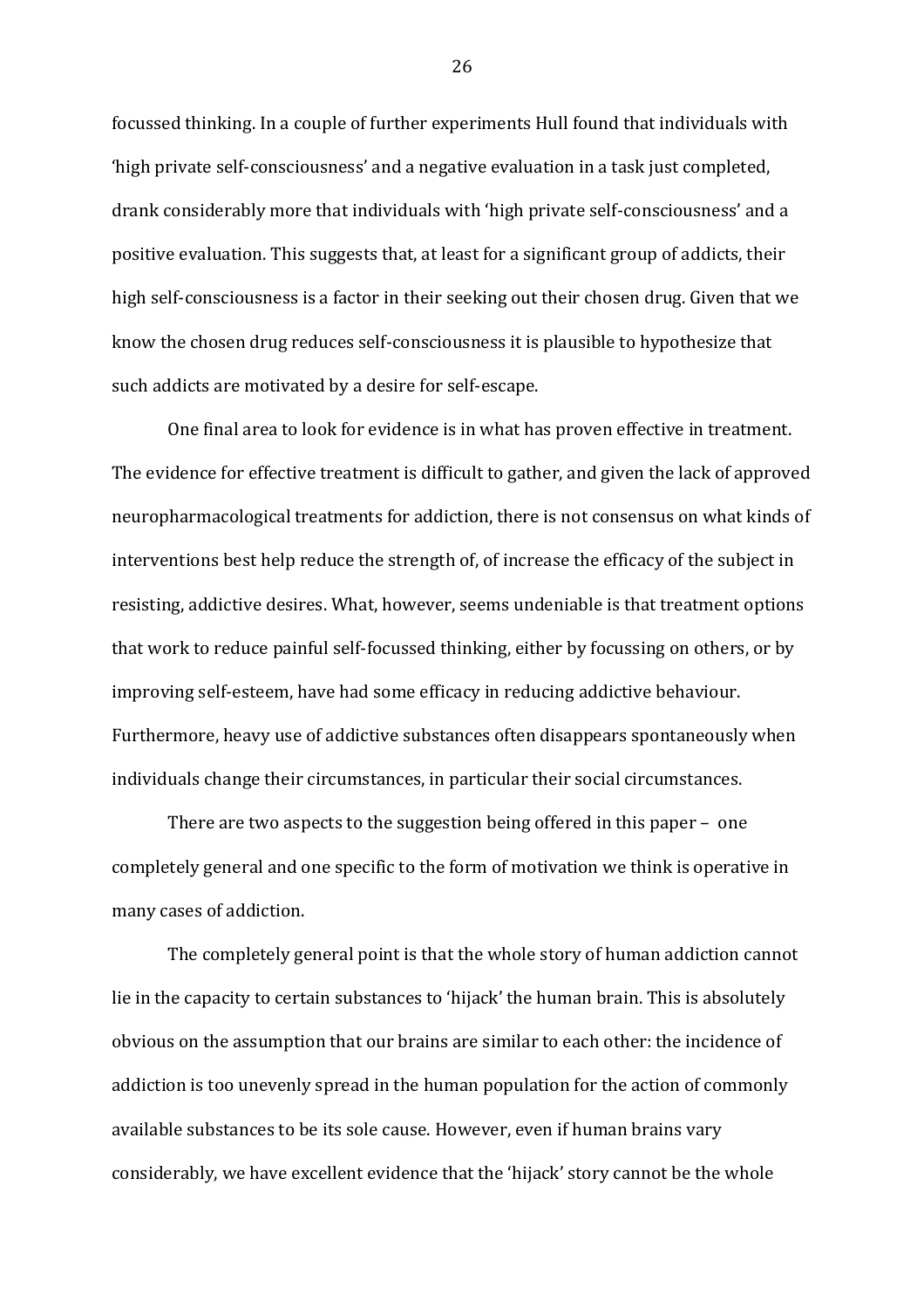story. The same human with the same brain can cease to exhibit addictive behaviour just through changing circumstances. And humans with very similar brains – identical twins – are not even close to being determined to either be an addict or not. So, if we are seeking to understand addiction it is clear that other psychological or circumstantial causal variables must be involved.

The more specific suggestion is that an appetite for self-escape is a further important causal variable for addictive desires. It may be be – for all we have said – that the appetite for self-escape is only one amoung other causal variables, and may explain the strength of addictive desires only for a sub-group of addicts. Although we think that the appetite for self-escape gives us a means of explaining why addictive desires for substances that attenuate self-consciousness are so strong, there may be other ways. We might wonder, for example, whether addictive desires are not sometimes as strong as they are due to an appetite to escape tension, anxiety or pain in general, as opposed to painful self-consciousness in particular. Hull argues against the tension hypothesis on the grounds that there is no clear evidence that alcohol, at least, acts to alleviate tension directly – in the way we do have evidence that its acts to disrupt the exercise of selfconscious cognitive capacities. However, Hull's data also suggests that high selfconscious individuals are subject to different patterns of alcohol use to low selfconscious individuals: the high self-conscious group relapse under the pressure of negative self-evaluation to a significantly greater extent that the low self-conscious. That leaves open the possibility that low self-conscious subgroups are drinking alcohol for other appetites, or due to other mechanisms. Our pluralism does not rule out further systematic causes for different sub-groups. Furthermore, even if the phenomenological and social scientific evidence that we have offered for the hypothesis that self-consciousness is relevant to addictive desires does not convince, the point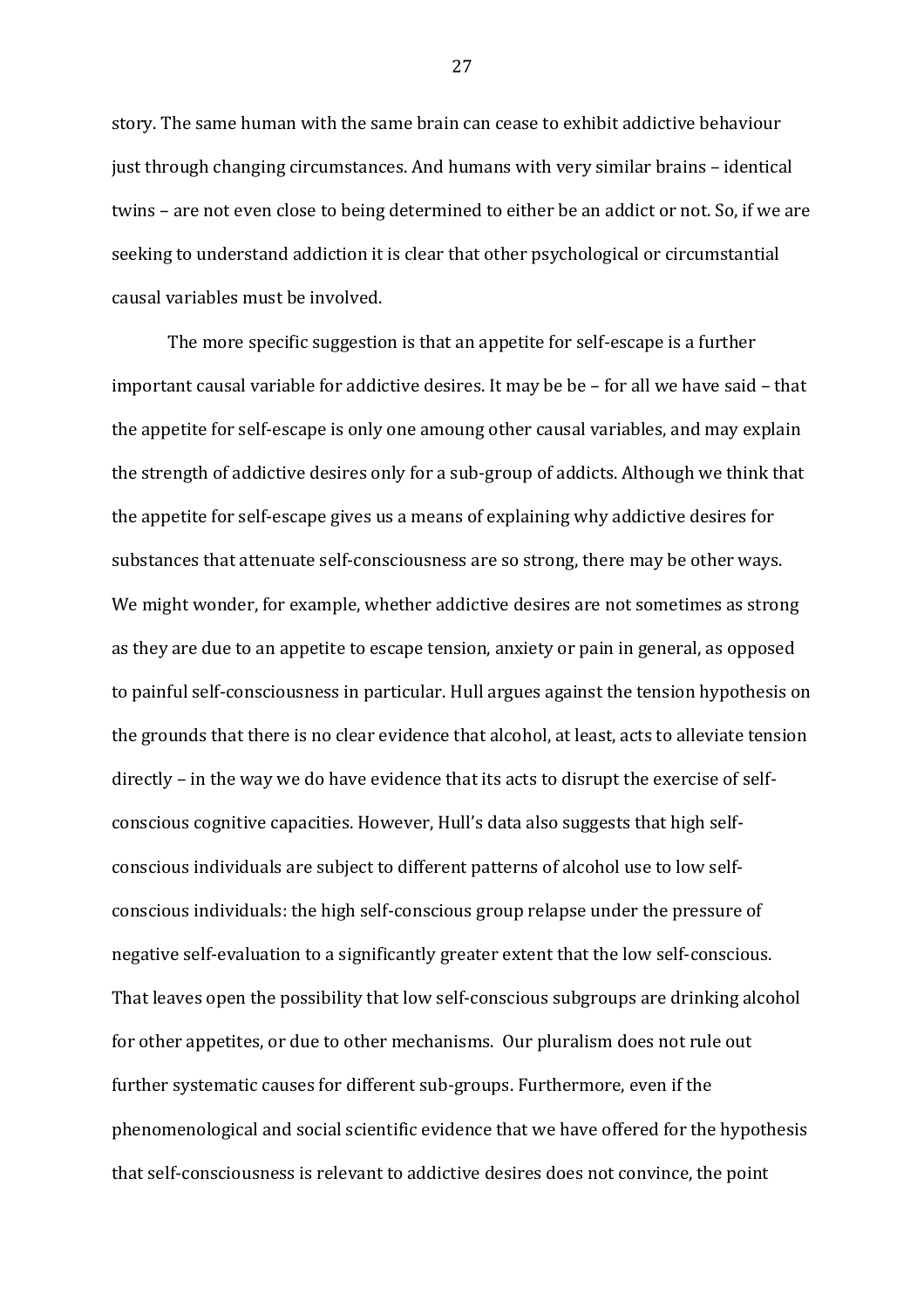about the insufficiency of the neurophysiological explanation is unaffected: there is a need for supplementary causal variables.

We may wonder at this point whether defenders of the dominance of the 'hijack' view might say that while self-escape – or other possible causes of addiction – may be needed in *some* cases to explain why addictive desires are so strong, nevertheless all addictive desires will involve a dysfunction of the dopamine system. In so far as it is a necessary condition of an addictive desire that it involve a dysfunction in the dopamine system that explanation has a claim to being the dominant explanation.

The first thing to say is that even if the action of the dopamine system were to be established to be a necessary condition, or in fact involved in *every* case of an addictive desire, that would not be sufficient to show it to be the dominant explanation. There is the possibility that in those cases where self-escape is operative it is a more important cause than dopamine spikes, because although both are present, the desire for selfescape in doing more of the work.

The way we have set things up here has been not to take issue with the claim that a significant part of the explanation of addictive desires lies in the functioning of the dopamine system. Indeed, given that the actual addictive substances we use both intoxicate *and* act on the dopamine in system in systematic ways – they make more dopamine available – we do not deny that explanations of addictive desires will involve appeal to the activity of the dopamine system. We have sought to raise a question about whether it has been established that addictive desires were *disproportionately* strong, i.e. strong relative to the amount of pleasure addictive substances cause, but we have not denied that dopamine spikes play a role in addiction. However, we might ask whether they must. Suppose we (or most likely David Nutt) manage to develop and market two substances: Balcohol and Calcohol. Balcohol has exactly the same effect on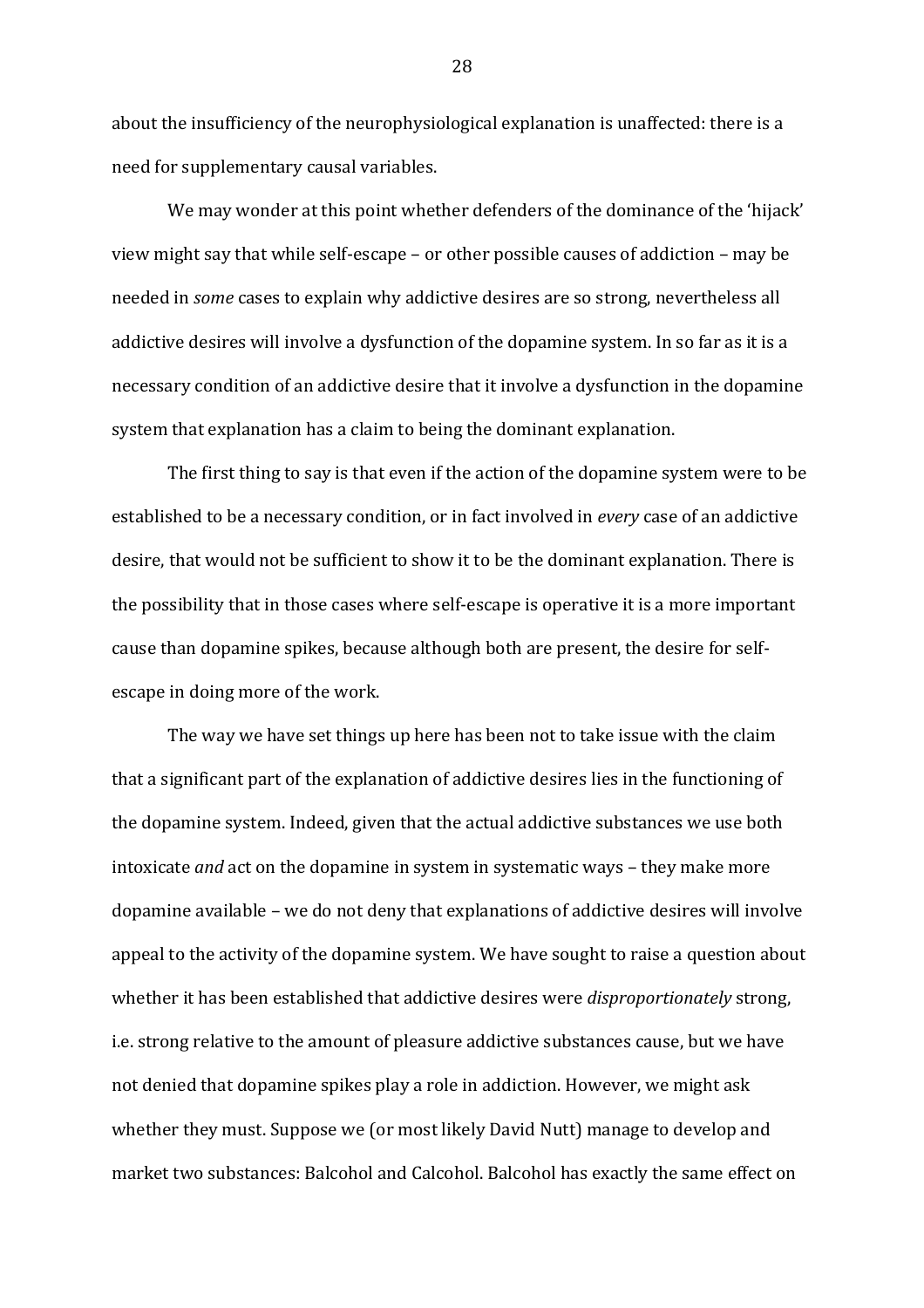our dopamine system as alcohol – those who drink it get the same dopamine spikes and taste pleasure without *any* effects on our self-consciousness. Calcohol gives us the intoxicating effects and the release from self-consciousness without any dopamine spikes.9

It is an open question whether humans would develop addictive desires for Balcohol or Calcohol. The neurophysiological monist must take Balcohol to be addictive in the way alcohol is, and deny that Calcohol is addictive at all. The pluralist can allow that both, or neither, might turn out to be addictive. We think it very likely that those who find it hard being 'in their own heads' would over use Calcohol with bad consequences. We also think it very likely that fewer individuals will get hooked on Balcohol than alcohol.

Thinking about the distinction between Balcohol and Calcohol raises the question: which would it be worse to be addicted to? Which would be more problematic in itself and which would lead to worse consequences, assuming each were the same cost and had the same availability? Answering these questions brings out advantages in the idea that self-escape is a primary motivation causing addictive desires. First, it goes some way to explaining an element of the pejorative aspect of the adage 'addict', and, second, it brings out a personal level psychological reasons for why overuse of a selfconsciousness supressing substance might lead to further overuse. The motivation of self-escape is not any old motive of pain avoidance. To seek to get away from one's own thought and evaluative feelings, to get away from others' view of us, to shield ourselves from self-relevant information, is in some way to seek to get away from ourselves. And there is a creeping worry about the person who gives themselves away to the drugs

 <sup>9</sup> David Nutt is a neuropharmacologist at Imperial College London who is developing synthetic alcohol substitutes which aim to give the drinker the desired effects of drunkenness without many of the risks of alcohol. The substance he is seeking to produce is close to what we have called Calcohol.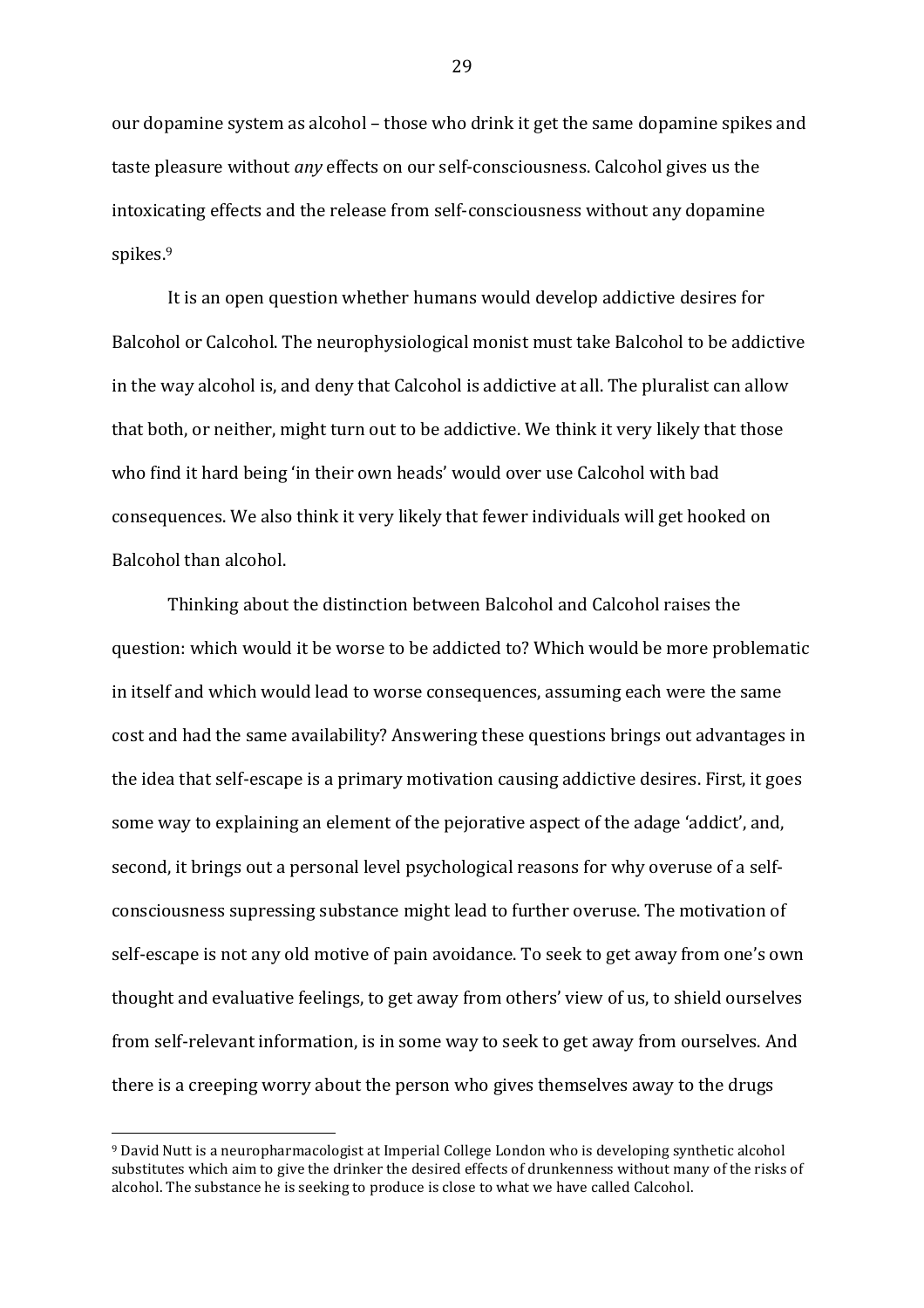they use. The worry is both that to do so is to lose the capacity to self-rectify, to selfimprove and to self-control, but it is also that to do so is to cede the standing from which one is expected to take ethical responsibility for living well. Our concern is not just that the person themselves will suffer, and that they will hurt others, as a result of their drug use, it is also that one loses a core aspect of the person one is concerned for. Moreover, acting on the motivation for self-escape is to act on a motivation that, if is is too often acted on, will undermine the means one has of escaping the addiction. If we were to develop Balcohol and Calcohol and it turned out that one *could* be addicted to both, our betting is that the Calcohol addict is going to worry us more, and is going to get a rougher time of it.

Perhaps it will come as no surprise that, tasked with thinking about addiction, we have identified an explanation that we as philosophers are equipped to help in the delineation and description of. One might worry that we are like the man who looks for his lost keys only under the street lamp, because that is where the light is. But note, it would be equally surprising if philosophy were no more able to help with understanding human addictive desire than able to help understand tuberculosis. We are pretty sure that the keys – or some of them – are under the street lamp.

> Daniel Morgan, University of Barcelona danielmorgan@ub.edu Lucy O' Brien, University College London l.o'brien@ucl.ac.uk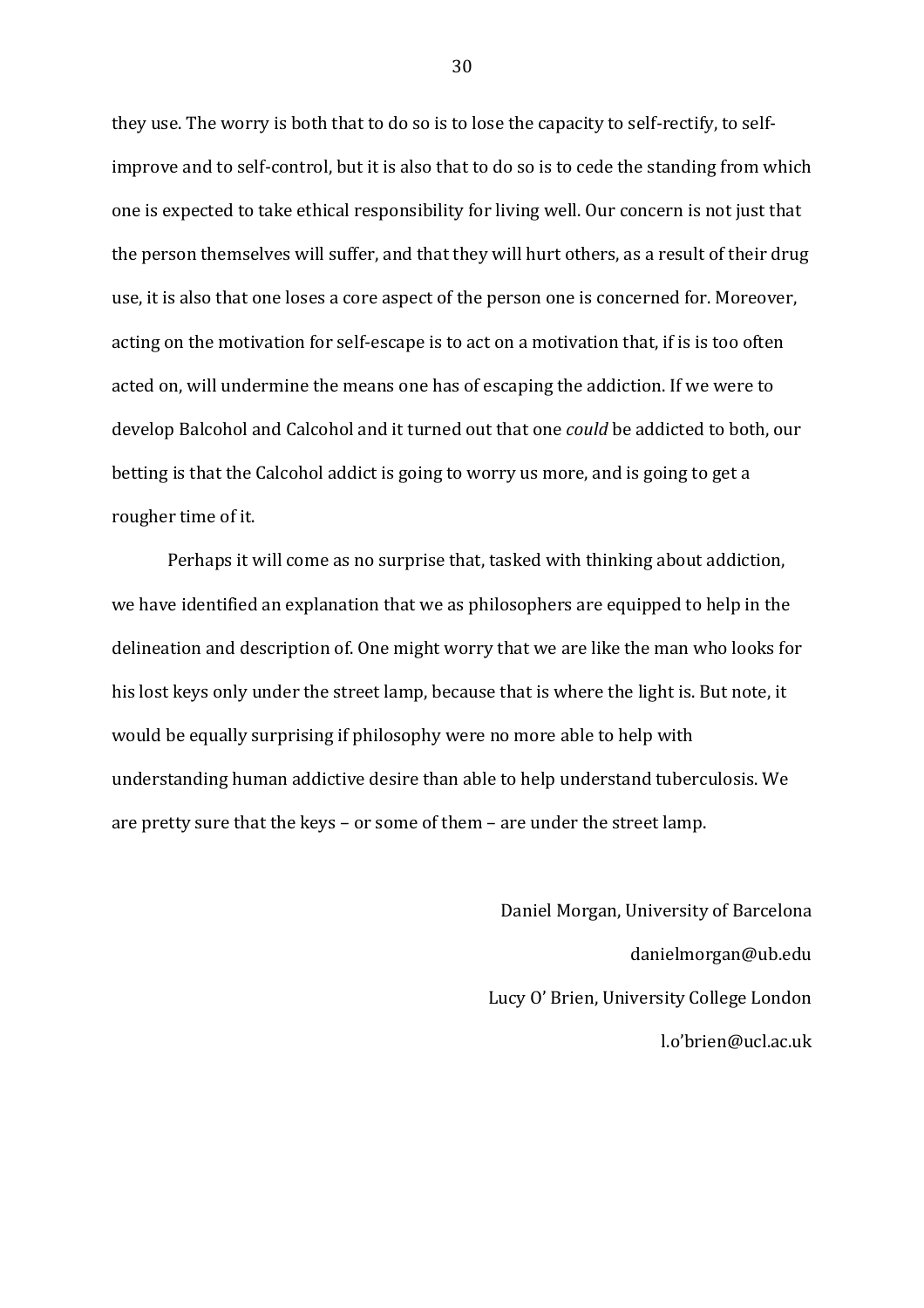References:

Abraham, A. 2013: The world according to me: personal relevance and the medial prefrontal cortex. *Frontiers in Human Neuroscience* 7, 341.

Alexander, B.K., Beyerstein, B.L., Hadaway, P.F., and Coambs.R.B. 1981: Effect of early and later colony housing on oral ingestion of morphine in rats. *Pharmacology, Biochemistry and Behavior*, Vol 15, 4:571-576.

Berridge, K. 2000: Measuring hedonic impact in animals and infants: microstructure of affective taste reactivity patterns. *Neuroscience and Biobehavioral Reviews* 24 (2000) 173–198.

Buss, A. 2001: *Pscyhological Dimensions of the Self*. Thousand Oaks, CA: Sage Publications.

Berridge, KC, Robinson TE. 1998: What is the role of dopamine in reward: hedonic impact, reward learning, or incentive salience? *Brain Research, Brain Research Reviews*. Dec 28(3): 309-69.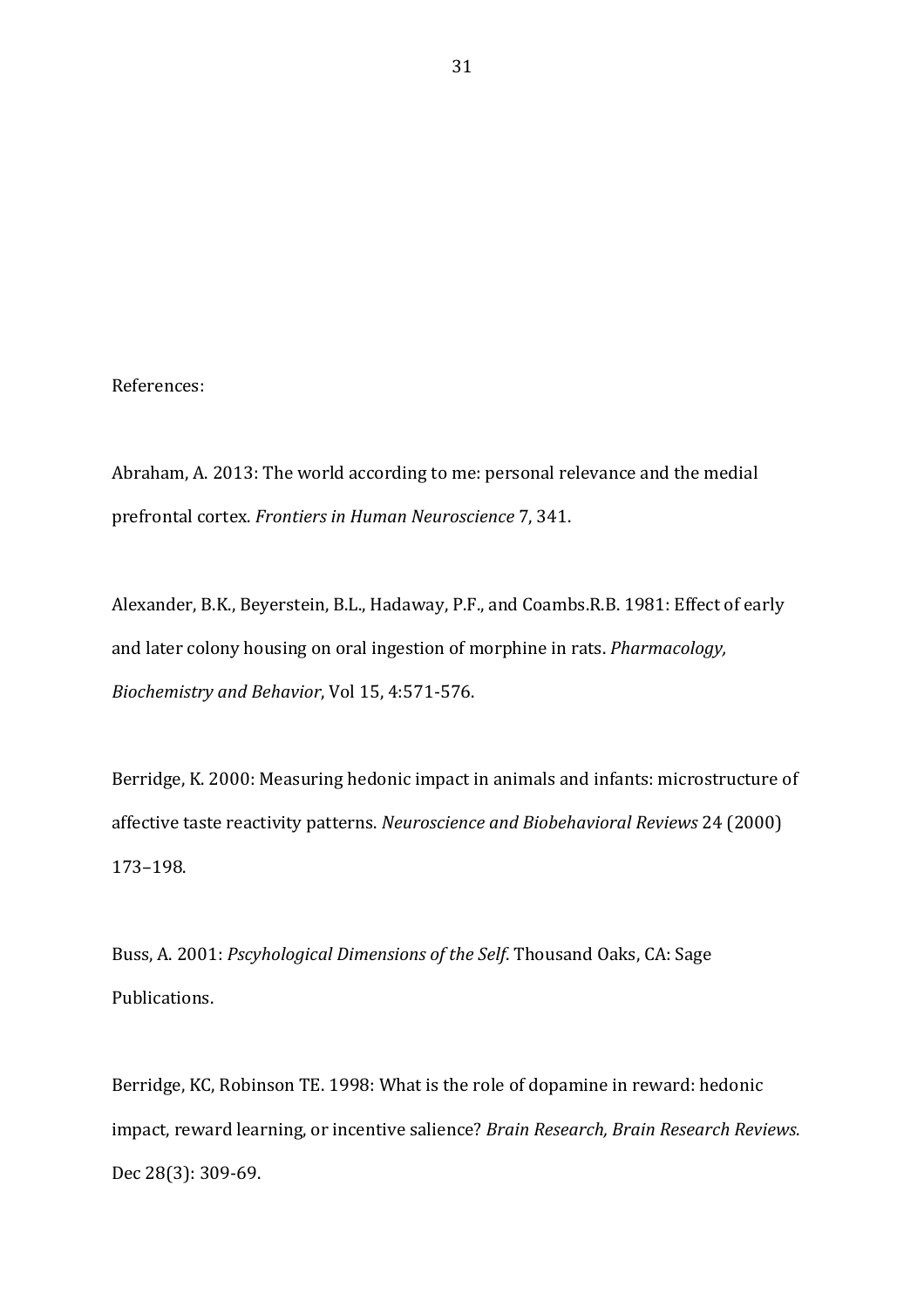Campbell, J. 2006: An interventionist approach to causation in psychology, in A. Gopnik & L.J.Schulz (eds.), *Causal Learning: Psychology, Philosophy and Computation.* Oxford: OUP, 58-66.

Dill, B. and Holton, R. 2014: The addict in us all, *Frontiers in Psychiatry* 5, 139: 01-20.

Edwards, B.G. et al, 2012. Joint ICA of ERP and fMRI during error-monitoring, *Neuroimage* 59, 1896-1903.

Enoch, M. A., & Goldman, D., 2001: The genetics of alcoholism and alcohol abuse, *Current Psychiatry Report,* 3, 2: 144-51.

Etkin, . et al. 2006: Resolving emotional conflict: a role for the rostral anterior cingulate cortex in modulating activity in the amygdala. *Neuron* 51: 871-882.

Fenigsteain, A., Scheier, M., and Buss, A. 1975: Public and Private Self-Consciousness: Assessment and Theory. *Journal of Consulting and Clinical Psychology* 43 (4): 522-527.

Holton, R. 2009: *Willing, Wanting, Waiting,* Oxford: OUP.

Holton, R. and Berridge, K. 2013: Addiction between Compulsion and Choice, in Neil Levy (ed.), *Addiction and Self-Control.* Oxford: OUP.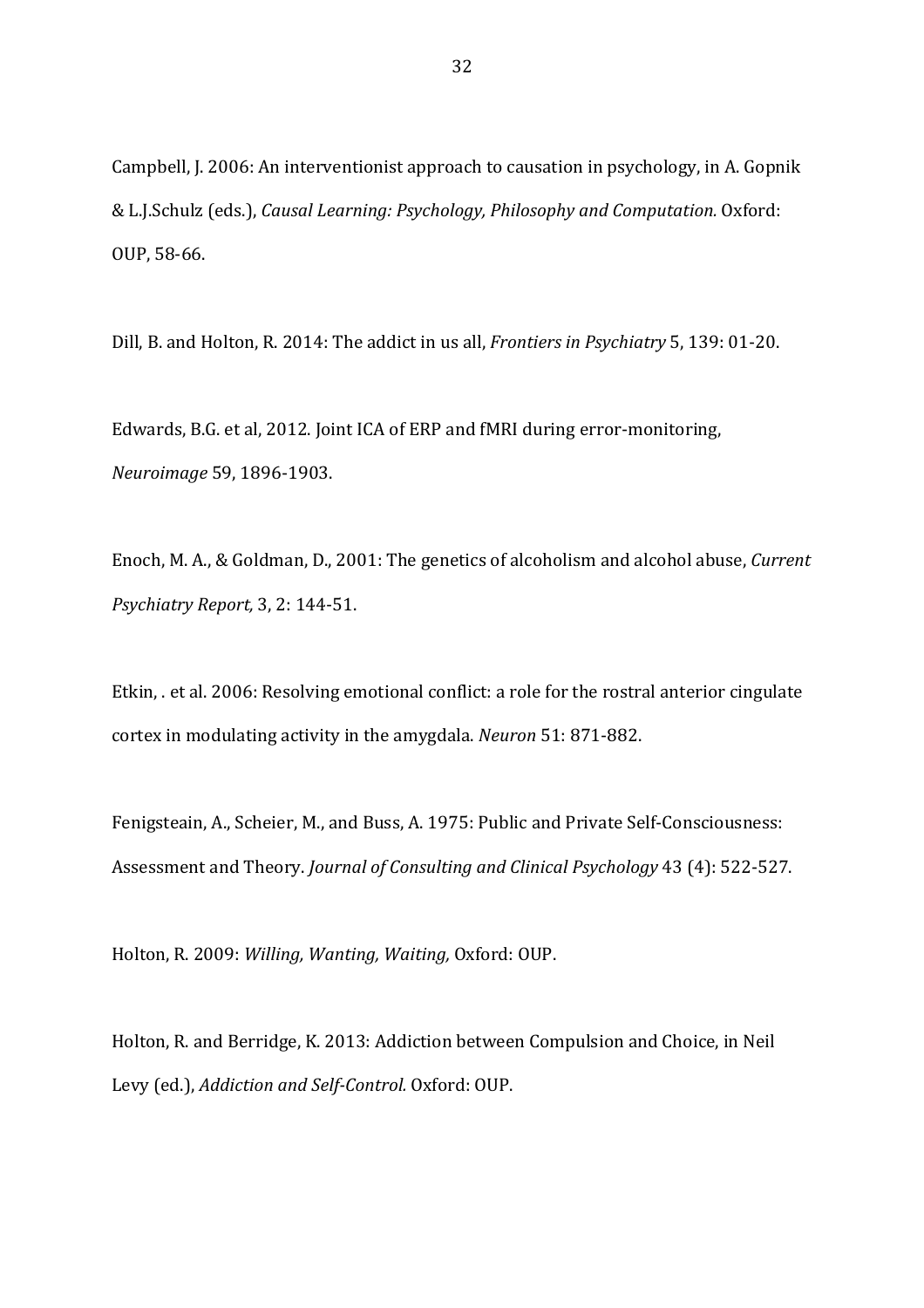Hull, J 1981. A self-awareness model of the causes and effects of alcohol consumption, *Journal of Abnormal Psychology*, Vol. 90, No. 6, 586-600.

Hull, J. and Reilly, N. 1983: Self-Awareness, Self-Regulation, and Alcohol Consumption: A Reply to Wilson. *Journal of Abnormal Pscyhology* Vol 92, No 4, 514-519.

Levy, N. 2014: Addiction is not a brain disease (and it matters), *Frontiers in Psychiatry* 4: 24.

McClure SM., Daw ND., Montague PR. 2003: A computational substrate for incentive salience, *Trends in Neuroscience* 26.8: 423-8.

Mies, G.W. et al. 2011: The anterior cingulate cortex responds differently to the validity and valence of feedback in a time-estimation task. *Neuroimage* 56, 2321-2328.

Moeller SJ, and Goldstein RZ 2014: Impaired self-awareness in human addiction: deficient attribution of personal relevance. *Trends in Cognitive Science* . 18, 12: 635-41.

Potter-Efron, R. and Carruth, B. 1989: *Shame, Guilt, and Alcoholism: Treatment Issues in Clinical Practice*. Haworth Addictions Treatment.

Prescott, C.A. and Kendler, K.S. 1999: Genetic and environmental contributions to alcohol abuse and dependence in a population-based sample of male twins. *American Journal of Psychiatry*, 156, 34-40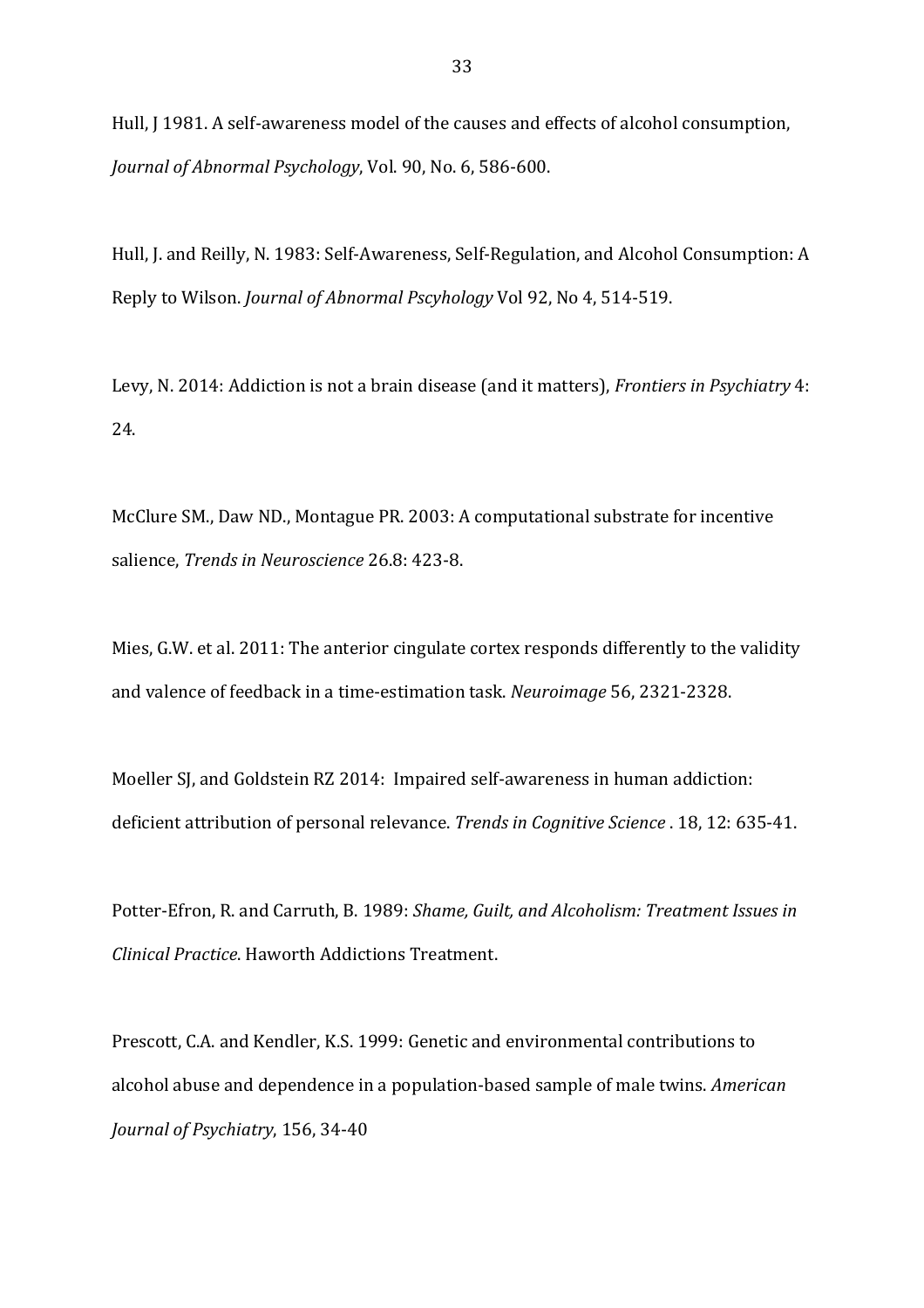Randles, D. and Tracy, J.L. 2013: Nonverbal displays of shame predict relapse and declining health in recovering alcoholics. *Clinical Psychological Science*, 1, 149-155.

Robinson, T.E. and Berridge K. C. 1993: The neural basis of drug craving: an incentive salience sensitization theory of addiction. *Brain Research, Brain Research Reviews*, 18, 247-91.

Schroeder, T. 2004: *Three Faces of Desire.* New York: Oxford University Press.

Schultz, W., Dayan, P. and Montague, R.R. 1997: A neural substrate of prediction and reward. *Science* 275:1593-1599.

Schultz, W. 2006: Behavioural theories and neurophysiology of reward. *Annual Review of Psychology*, 57, 87-115.

Stuewig, J. and Tangney J.P. 2007: Shame and guilt in antisocial and risky behaviours. In J.L. Tracey, R.W. Robins and J.P. Tangey (eds.), *The Self-Conscious Emotions: Theory and Research.*

Sturm, V.E., Sollberger, M., Seeley, W.W., Rankin, K.P., Ascher, E.A., Rosen, H.J., Miller, B.L., and Levenson, R.W. 2013: Role of right pregenual anterior cingulate cortex in selfconscious emotional reactivity. *Social Cognitive and Affective Neuroscience,* 8, 468-474.